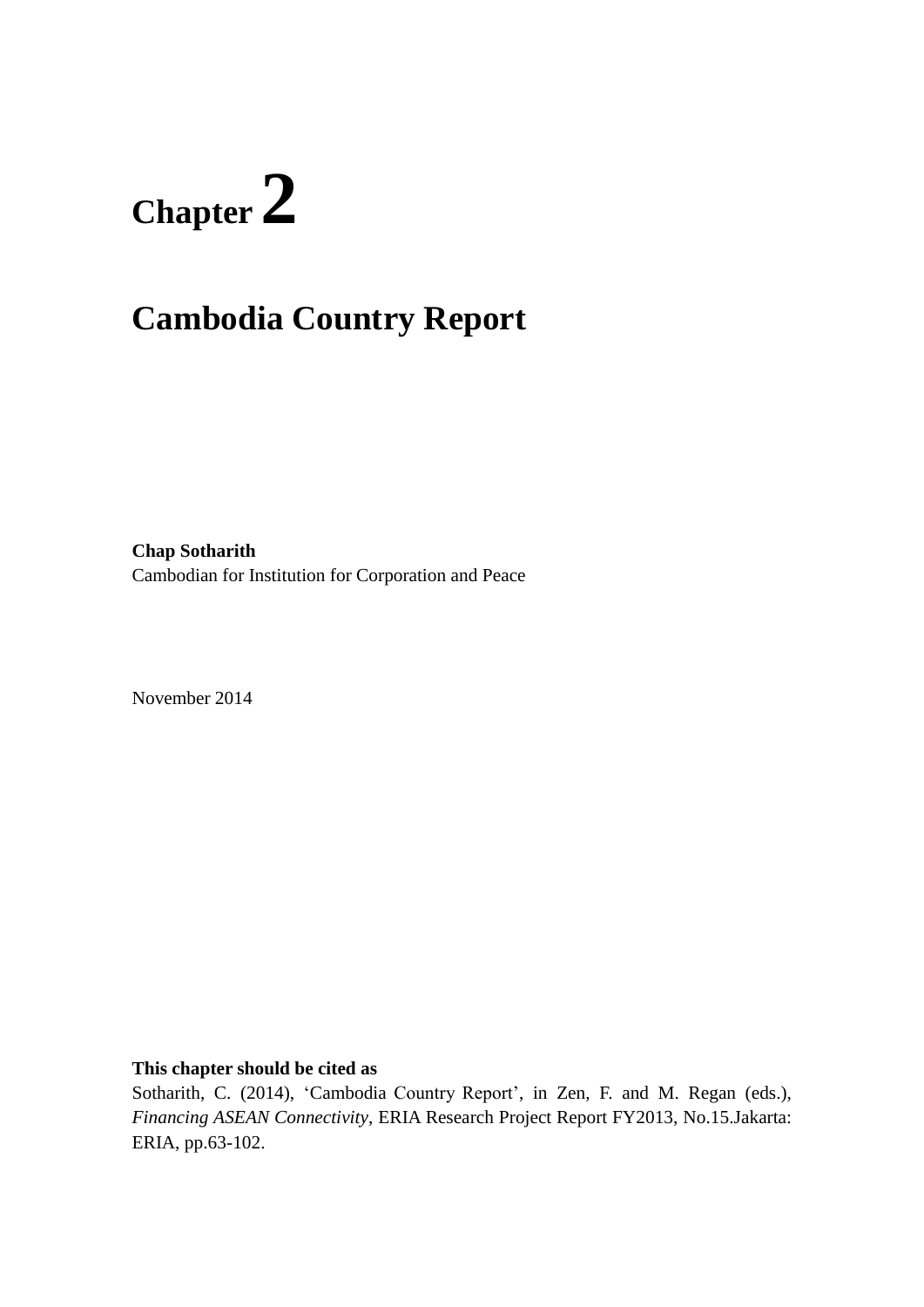# **CHAPTER 2**

# **Cambodia Country Report**

Chap Sotharith

*Cambodian Institute for Cooperation and Peace, Cambodia*

# **Introduction**

 $\overline{a}$ 

After years of civil unrest and political isolation, Cambodia is now moving towards a free market economy and peace as a nation, thanks to its efforts on national reconciliation and on political and economic reforms.

After it became the newest ASEAN member in 1999, Cambodia is in the right direction in rebuilding itself. Economic growth averaged about 7 percent per year, and GDP per capita increased about three-folds from US\$310 in 2002 to about US\$1,000 in 2012.<sup>1</sup>

Higher inflows of foreign direct investment (FDIs) contributed to Cambodia's strong economic growth in 2012. Outcomes exceeded expectations in agriculture, construction, and tourism. Further robust growth is forecasted, with the trajectory expected to steepen slightly in 2014 with recovery in major export markets. Inflation subsided in 2012 and is projected to remain modest through the forecast period. Although poverty has declined, persistently high

<sup>&</sup>lt;sup>1</sup> Source: Cambodia National Statistics Year Books 2011.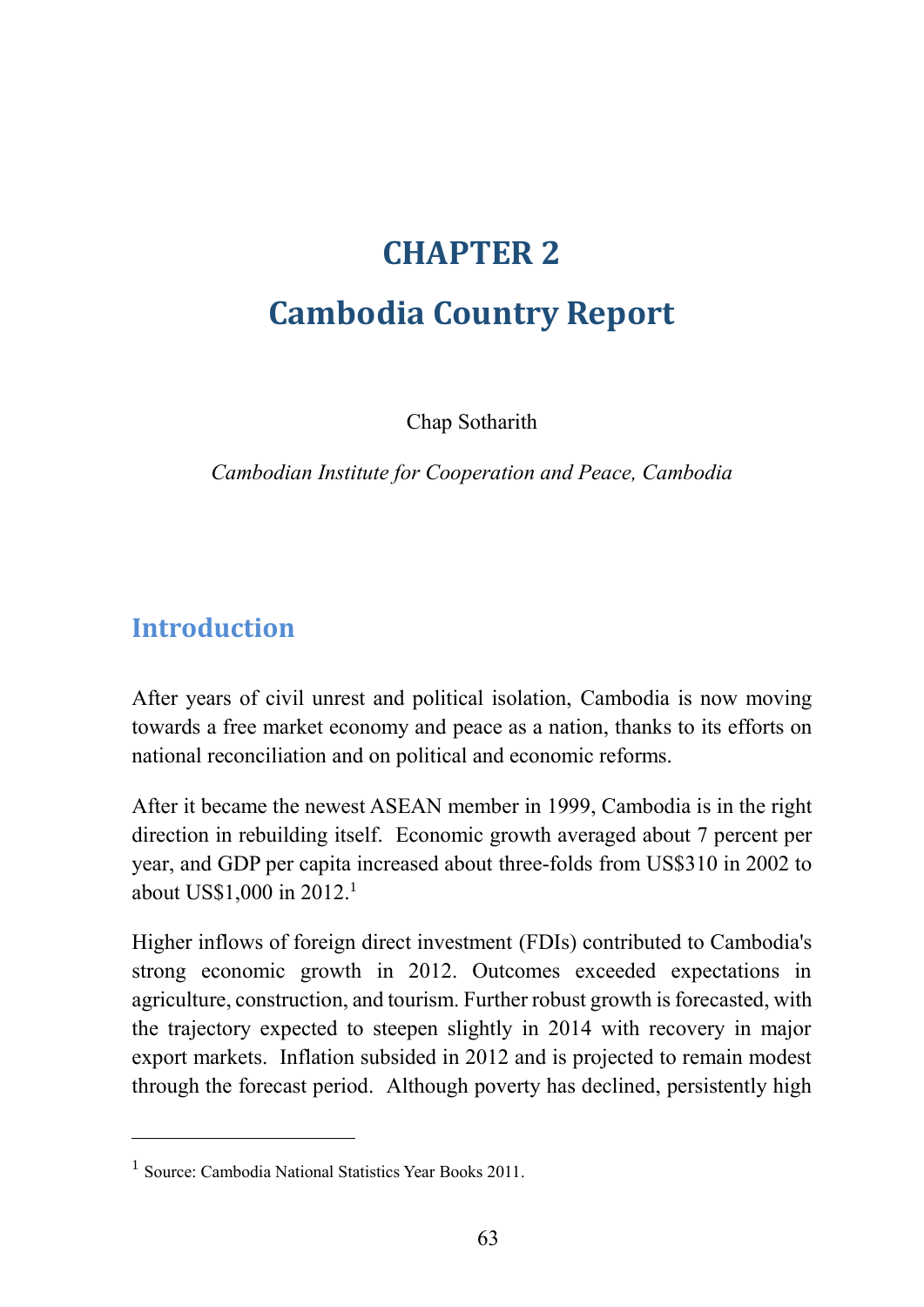child malnutrition remains a critical development challenge.

Cambodia's gross domestic product (GDP) grew by 7.2 percent in 2012, driven by robust consumption and investment. Consumption expanded by an estimated 9.5 percent and made the biggest contribution to GDP growth from the demand side. Gross fixed investment increased by 30 percent, spurred by a surge in FDI and higher bank lending. However, net exports dragged on GDP growth as they fell, partly reflecting elevated imports needed for powergeneration projects. Economic growth is forecasted at 7.2 percent in 2013, and rising further to 7.5 percent next year as recovery in Europe and the United States takes hold (ADB, 2014).

Meanwhile, the ASEAN connectivity becomes key to ASEAN member countries' move towards realizing the ASEAN Economic Community 2015 and beyond. However, the ASEAN still faces several obstacles in all three pillars of connectivity—i.e., physical, institutional, and people-to-people connectivity. Initiatives on attaining physical connectivity are mainly governed by the Master Plan of ASEAN Connectivity (MPAC) document that lists several prioritised projects. Because the progress has not increased in pace, the ASEAN established The ASEAN Connectivity Coordinating Committee (ACCC) in 2011. The ACCC is tasked to coordinate and oversee the effective implementation of the Master Plan.

One of the main problems in the MPAC implementation pertains to financing. One may attribute this to lack of funds, and rightfully so if one is to gauge such from a country's budget for infrastructure development. However, there are non-dedicated funds that are deemed large enough be used to finance infrastructure. They can also come, for instance, from capital markets, savings, international financial institutions, pension funds, and bonds.

As one of the ASEAN member states, Cambodia has an obligation to support infrastructure development within the ASEAN. This country study aims to assess how Cambodia's fiscal situation and policy, with emphasis on financing infrastructure, can contribute to greater people-to-people connectivity in the ASEAN and beyond.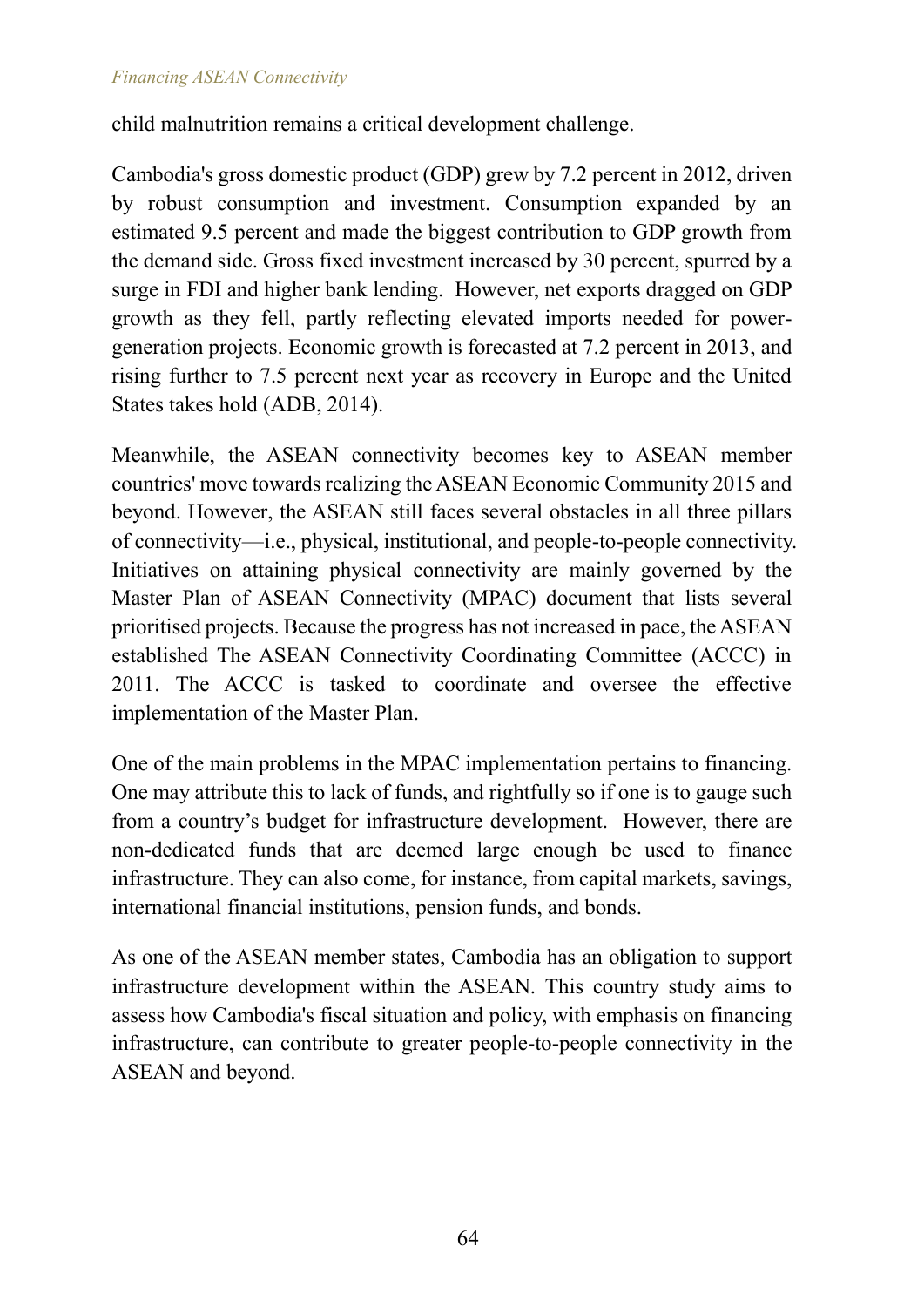# **Current Infrastructure Development Situation**

Along with the peace and political stability as well as support from the international community that Cambodia now enjoys, its infrastructure has been growing remarkably. National and provincial roads have been rehabilitated and asphalted, bridges constructed across main rivers and streams, and railways repaired and upgraded. The same development trend has been observed in other infrastructure sectors.

Such development is not without its negative impact as well. The impact may be seen in the increase in road accidents and in overloaded transport vehicles and poorly maintained infrastructure. The government, though, had taken measures to tackle these problems seriously.

To frame its development plan, the Royal Government of Cambodia implemented the second stage of its Rectangular Strategy for Growth, Employment Equity and Efficiency - Phase II (The Strategy). Entitled "Future Rehabilitation and Construction of Physical Infrastructure", the second phase (Figure 2.1) has four components: (1) further rehabilitation and construction of transport infrastructure; (2) water resources and irrigation system management; (3) development of the energy sector; and (4) development of information and communication technology (ICT) (Royal Government of Cambodia, 2008). To implement the strategy, a five-year plan called "National Strategic Development Plan Update 2009-2013" (NSDP) was adopted.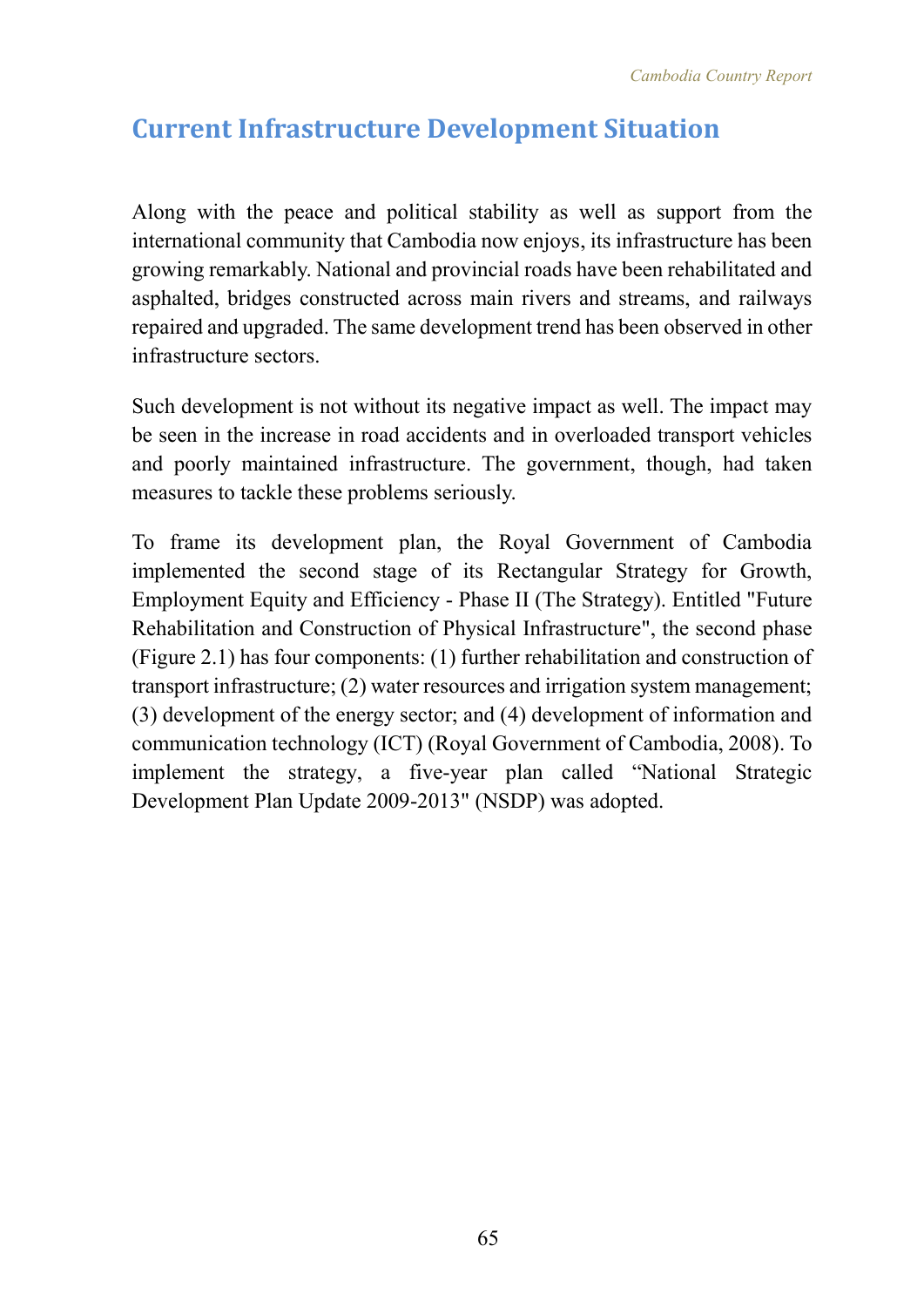

**Figure 2.1: Rectangular Strategy-Phase II**

As stated in the strategy and plan, the government believes that a functioning physical infrastructure is a pre-requisite for sustained economic development, growth, and poverty reduction. The depth and diversity of the physical infrastructure influences not only the pattern of growth; any lack of it prevents access to health and education, trade liberalisation as well as access to local, regional, and international markets. The government's key physical infrastructure priorities include repair, maintenance and upgrade of the road network from national to rural levels, improved water supply and sanitation, creation of an efficient power sector, rural electrification, and better telecommunications.

Infrastructure in Cambodia is still in its early stage of development because of several challenges: a long protracted war and political strife for about two decades, poor physical infrastructure, inadequate legal framework, lack of a strategic plan, inadequate infrastructure maintenance, and shortage of financial resources.

Cambodia's underdeveloped transport sector, specifically, constrains regional integration as well as regional and global trade, and therefore holds back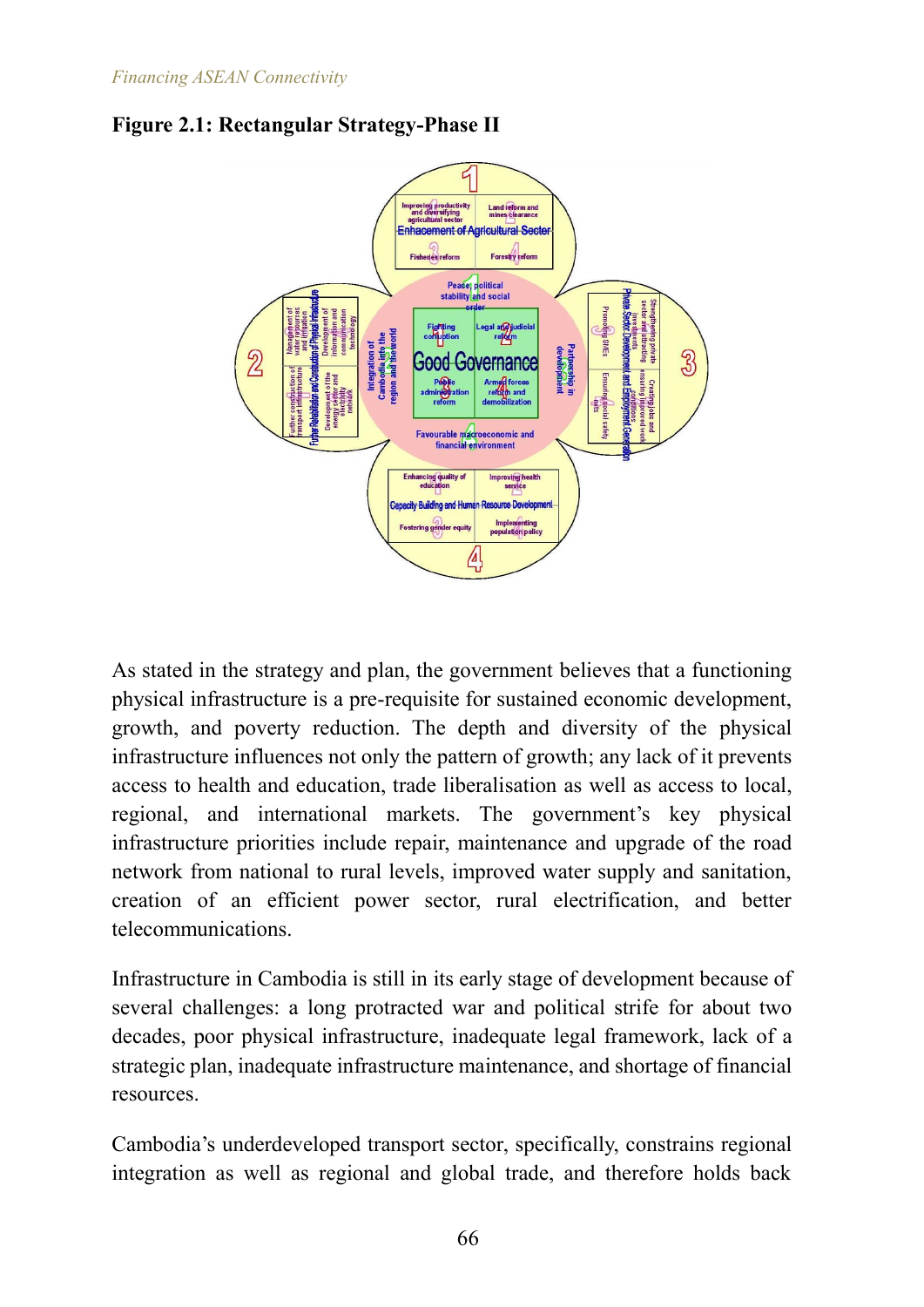economic development and poverty reduction. The strategic challenges in the transport sector pertain to the lack of connectivity to services and markets, resulting in lost economic opportunity; high operating, maintenance, and logistics costs; lack of competitiveness; and unsafe and unsustainable infrastructure (ADB, 2011).

Because of these weaknesses in the transport sector, Cambodia faces difficulties in implementing the various ASEAN agreements and protocols for the sector. The main roads in Cambodia's part of the proposed regional corridors are sub-standard and comprise only of two lanes. The railway system, too, needs more time and funds for upgrade and expansion.

So, too, are the subordinate infrastructure, including rural roads and rural market places, in poor condition. Traffic violations, poor road conditions, and lack of traffic signs all add up to high fatalities in road accidents.

Meanwhile, the electricity supply in most parts of the country is still very expensive, which takes its toll on production for local consumption, import substitution and export.

The Asian Development Bank (ADB) is Cambodia's leading development partner in the transport sector. Others are the Japan International Cooperation Agency (JICA) (for ports, highways, bridges, and technical assistance to the Ministry of Public Works and Transport [MPWT]) and the World Bank (for highways, provincial roads, and technical assistance to MPWT). Japan Bank for International Cooperation (JBIC) recently started operations in Cambodia and is implementing its first lending pipeline to the country (for ports, energy, and special economic zones). The Mekong River Commission is driving a program to improve navigation along the Mekong River, which will help modernise inland water transport. The People's Republic of China, Republic of Korea, Thailand, and Viet Nam are all providing assistance to rehabilitate roads, especially those connecting to towns at border areas (ADB, 2009). China is also increasingly providing assistance for highway construction, energy, and currently studying the feasibility of a new railway line from Phnom Penh to Ho Chi Minh City.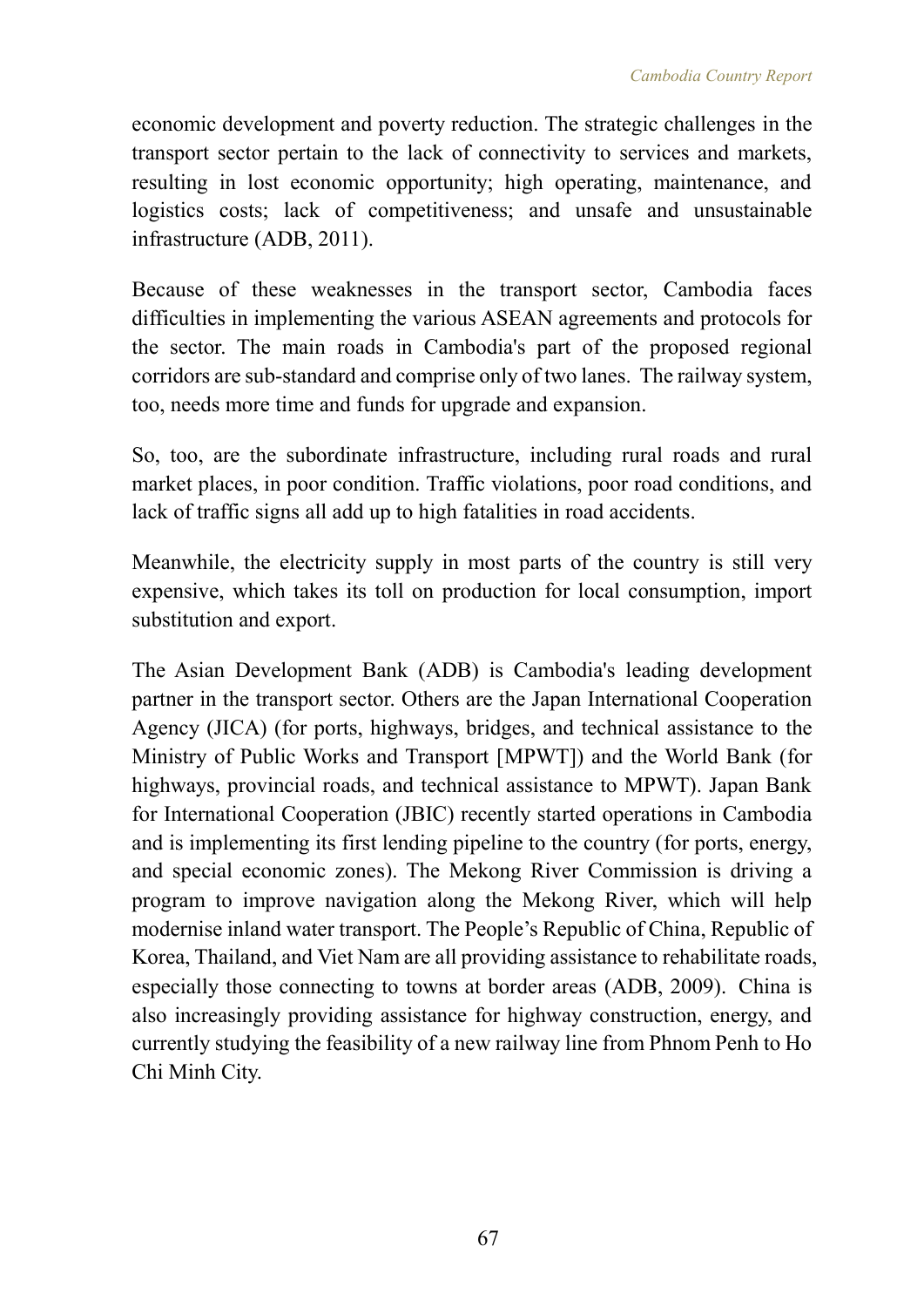# **1.1. Roads**

Figure 2.2 shows the entire road network in Cambodia. Most of the national road networks have been rehabilitated and are now in good condition. In contrast, the provincial and rural road networks are in disrepair due to many years of limited investments and neglect.

By 2013, Cambodia's road network measured approximately 11,618 km, of which only 4,100 km or 35.29 percent was paved (Table 2.1). In addition, there are tertiary roads or rural road network of approximately 33,005 km under the responsibility of the Ministry of Rural Development (MRD).

No divided expressway exists yet in Cambodia. The strategic National Road No. 4 that connects the capital of Phnom Penh to the coastal hub, the Sihanoukville International Port, has adopted the public private partnership (PPP) approach in its Build-Operate-Transfer (BOT) arrangement, with private company AZ Group overseeing the operations and maintenance (CDC, n.d.).

Meanwhile, there are six bridges across the Mekong River. More bridges are planned to be built across the Mekong River, Sab River, Basac River and other streams and other tributaries.

| <b>Indicators</b>             | Unit | 2008           | 2009           | 2010           | 2011           | 2012           | 2013          |
|-------------------------------|------|----------------|----------------|----------------|----------------|----------------|---------------|
|                               |      |                |                |                |                |                |               |
| and Secondary<br>Primary      | Km   | 11,494         | 11,494         | 11,618         | 11,618         | 11,618         | 11,618        |
| Roads                         |      |                |                |                |                |                |               |
| Of which: Paved               | Km   | 2,342          | 2,661          | 2,781          | 2,800          | 3,500          | 4,100         |
| Road                          |      |                |                |                |                |                |               |
| Railways                      | Km   | 650            | 650            | 650            | 650            | 650            | 650           |
| <b>International Ports</b>    | No.  | $\overline{2}$ | $\overline{2}$ | $\mathfrak{D}$ | $\mathfrak{D}$ | $\mathfrak{D}$ | $\mathcal{L}$ |
| <b>International Airports</b> | No.  | 2              | $\overline{2}$ | $\overline{2}$ | $\overline{2}$ | $\overline{2}$ | 2             |
| Domestic Airports             | No.  | 9              | 9              | 8              | 8              | 8              | 8             |

### **Table 2.1: Planned Transport Indicators**

*Source: NSDP Update 2009-2013.*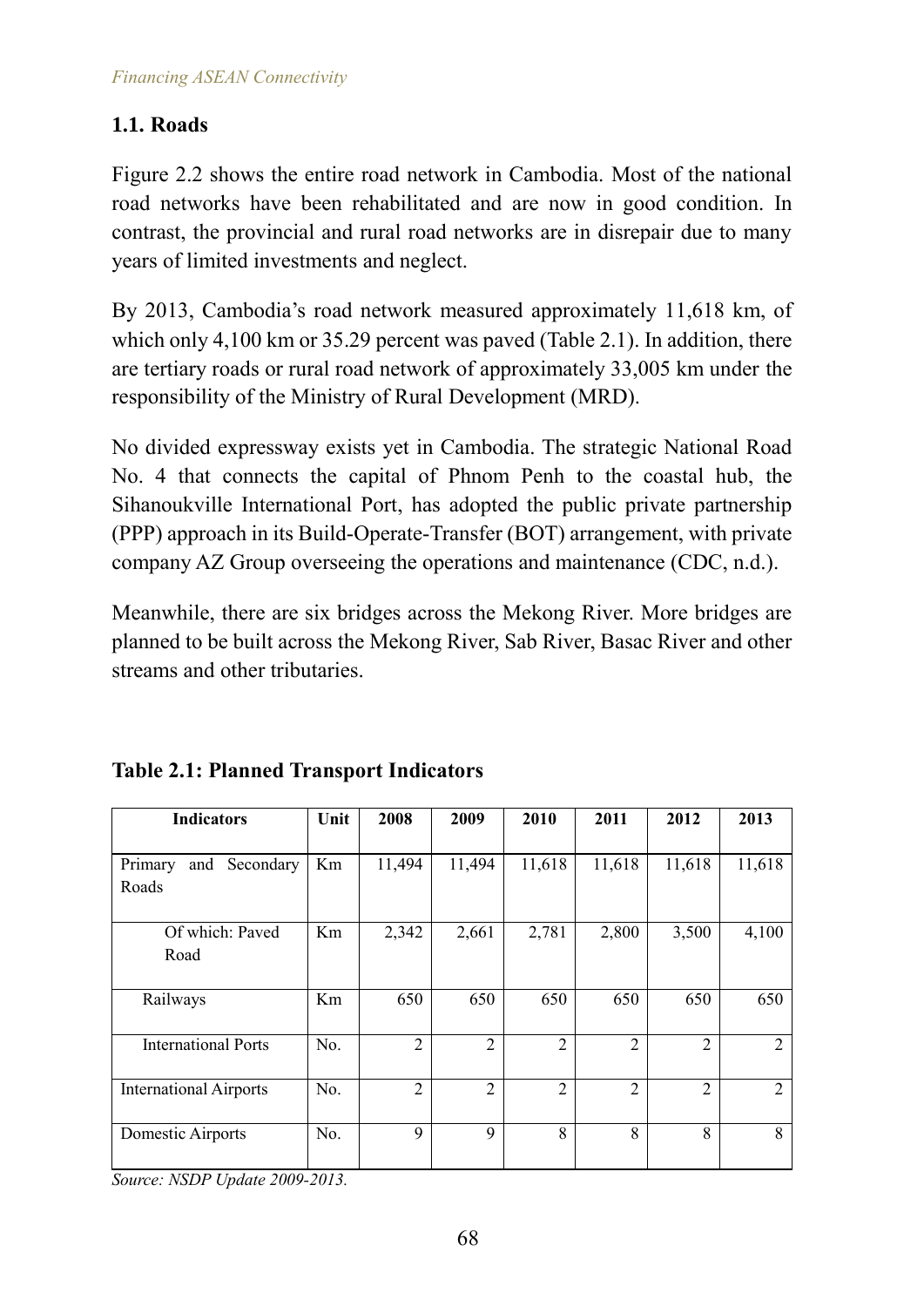

**Figure 2.2: Road Network in Cambodia**

*Source:* IRITWG, 2009.

#### **1.2. Sea Port**

Cambodia has only one deep seawater port in Sihanoukville of Peah Sihanouk province. At present, the total operational land area of the Sihanoukville Autonomous Port is around 124.76 ha. The port has expanded steadily and now has 12 berths equipped with modern cargo handling facilities. It has two channels; namely, the South Channel (length 5.5 km, depth 8.4 m, width 80- 100 m) and North Channel (length 1 km, depth 10 m, width 150-200 m). Details on the port's current situation are shown in Tables 2.2 to 2.6, and Figures 2.3 and 2.4 (CDC, n.d.).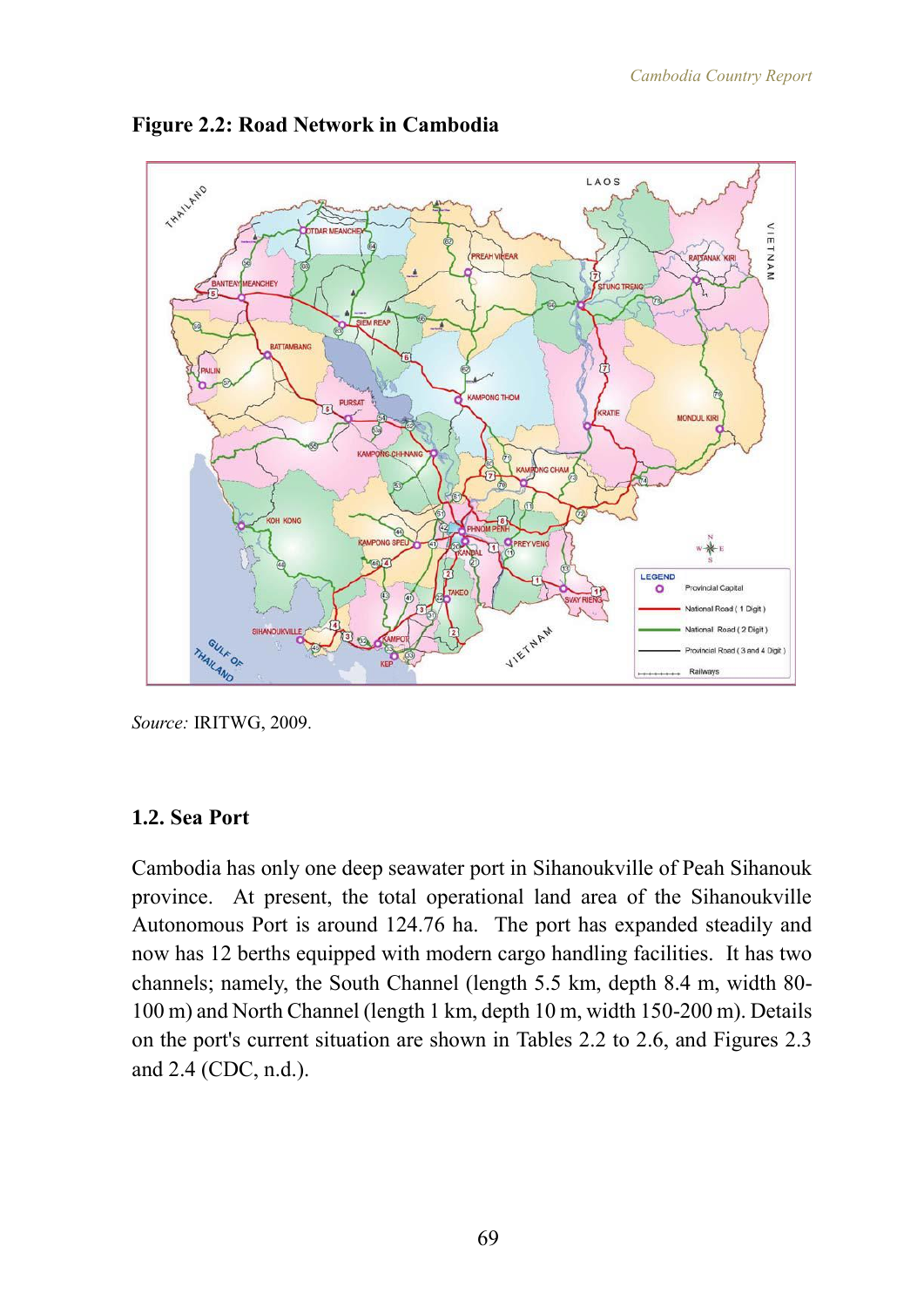| <b>Terminal</b>    | Length (m) | Depth (m)         | <b>Berths</b> | <b>Use</b>               |
|--------------------|------------|-------------------|---------------|--------------------------|
| New Wharf          | 350        | $-9.0$ $(-10.50)$ | 2             | Medium size vessels      |
| Container Terminal | 400        | $-10.50(-11.50)$  | 3             | Medium size vessels      |
| General Cargo      | 290        | $-8.40$           | 2             | Inner berth of old jetty |
| Passenger Terminal | 290        | $-8.40$           | 2             | Outer berth of old jetty |
| Sokimex            | 200        | $-10.00$          | 1             | Oil jetty                |
| Pontoon            | 110        | $-6.00$           | $\mathbf{1}$  | Oil jetty                |
| <b>Stone Wharf</b> | 53         | $-4.50$           | 1             | Oil jetty                |
| Total              | 220        | $-7.10$           | 1             | Oil jetty                |
|                    |            |                   |               |                          |

**Table 2.2: Berthing Capacity of Sihanoukville Port**

Although the container cargo throughput volume of the Sihanoukville Port increased steadily until 2008, it sharply dropped in 2009 mainly because of the reduced garment export to US and EU markets affected by economic issues from 2008. General cargo throughput also decreased in 2009 due to lesser imported construction materials caused by the sluggish domestic real estate market. The container throughput returned to its growth track when the garments export started increasing in 2010. Similarly, the general cargo throughput sharply increased in 2010 and surpassed the peak volume recorded in 2008. The importation of construction materials surged throughout the year due to various large-scale development projects and factory constructions.

The Sihanoukville Port Special Economic Zone, which occupies 70 ha of the Port Authority's land adjoined to a container terminal of the Sihanoukville Port, was completed at the end of 2011 via Japanese soft loans since October 2009. Investors started building factories within the facility in November 2011.

Six offshore oil fields are either being developed or for development offshore of Sihanoukville Port. With assistance from JICA, a new multi-purpose terminal, which will consist of a supply base for these offshore oil fields and a handling area for heavy materials such as wood chip or coal has now completed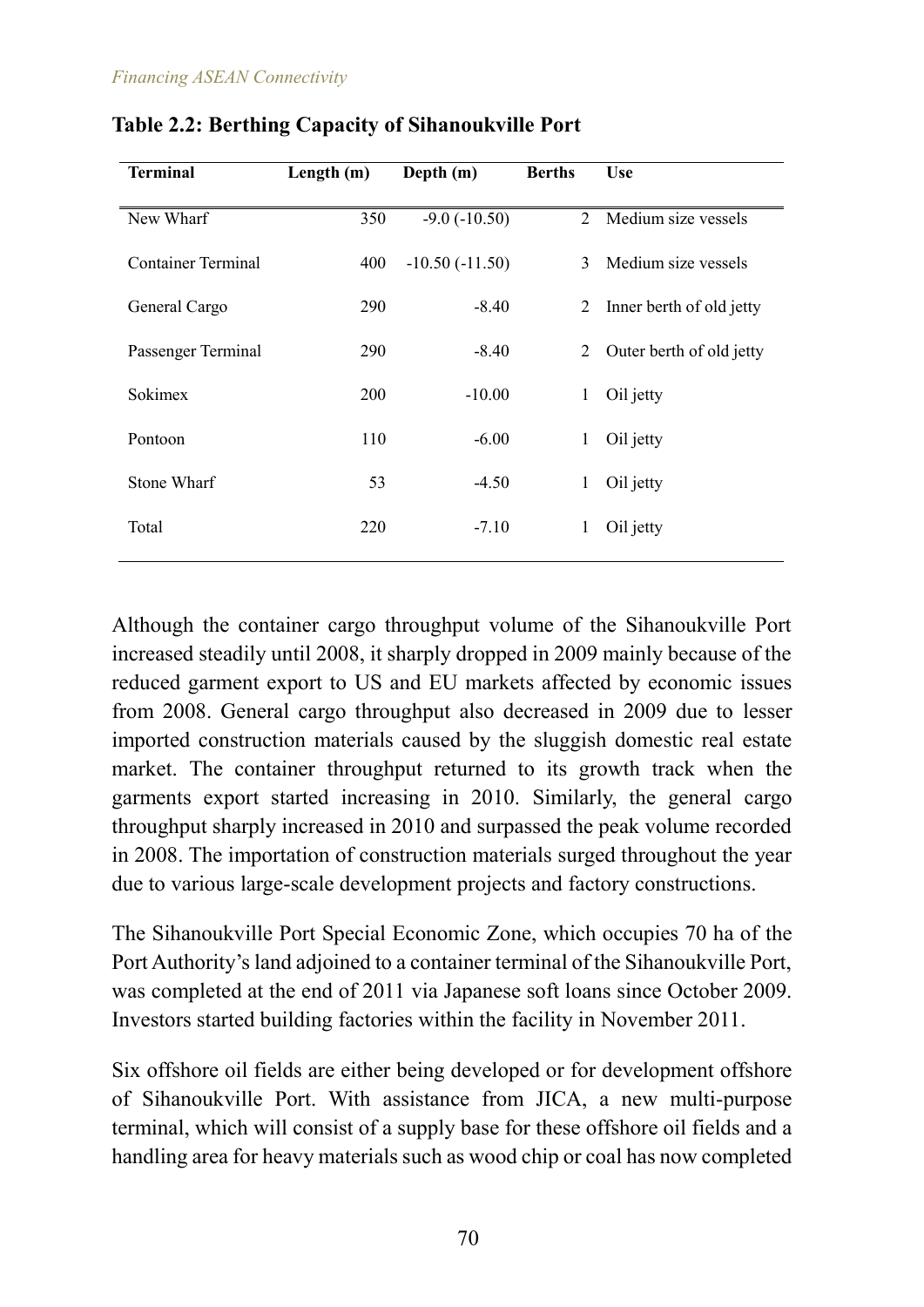its detailed design. Such terminal is estimated to cost more than US\$75 million, financed by the Japanese government, and built inside the port this year (Phnom Penh Post, 2013).

Besides the Sihanoukville Autonomous Port, other smaller ports are Sre Ambel Port, Kampot Port and Oknha Mong Port. Among these, Oknha Mong Port is the hub for imported, smaller general cargoes. Kampot Port is now undergoing expansion, while Kirisakor of Koh Kong has an expansion plan for sugar transportation. There are also plans to develop new ports in Kirisakor of Koh Kong Province (Deep seawater port), Steung Hav of Prea Sihanouk Province (International port), and Kep Province (Tourist port).

| <b>Type</b>                       | Capacity    | <b>Quantity (Unit)</b> |
|-----------------------------------|-------------|------------------------|
| Mobile Harbour Cranes             | 60t         | 2                      |
| <b>Quay Gantry Cranes</b>         | 30.5t       | $\overline{2}$         |
| <b>Rubber Tired Gantry Cranes</b> | 35.5 t      | 5                      |
| Trans-tainer Cranes               | 40.6t       | $\overline{2}$         |
| <b>Super Stackers</b>             | 45t         | 8                      |
| <b>Empty Stackers</b>             | 7.5t        | $\overline{2}$         |
| Trailers                          | $20' - 40'$ | 34                     |
| <b>Shore Cranes</b>               | $10t - 50t$ | $\overline{7}$         |
| Forklifts                         | $3t - 25t$  | 21                     |
| Trucks for General Cargo          | $10t - 20t$ | 10                     |

### **Table 2.3: Cargo Handling Facilities of Sihanoukville Port**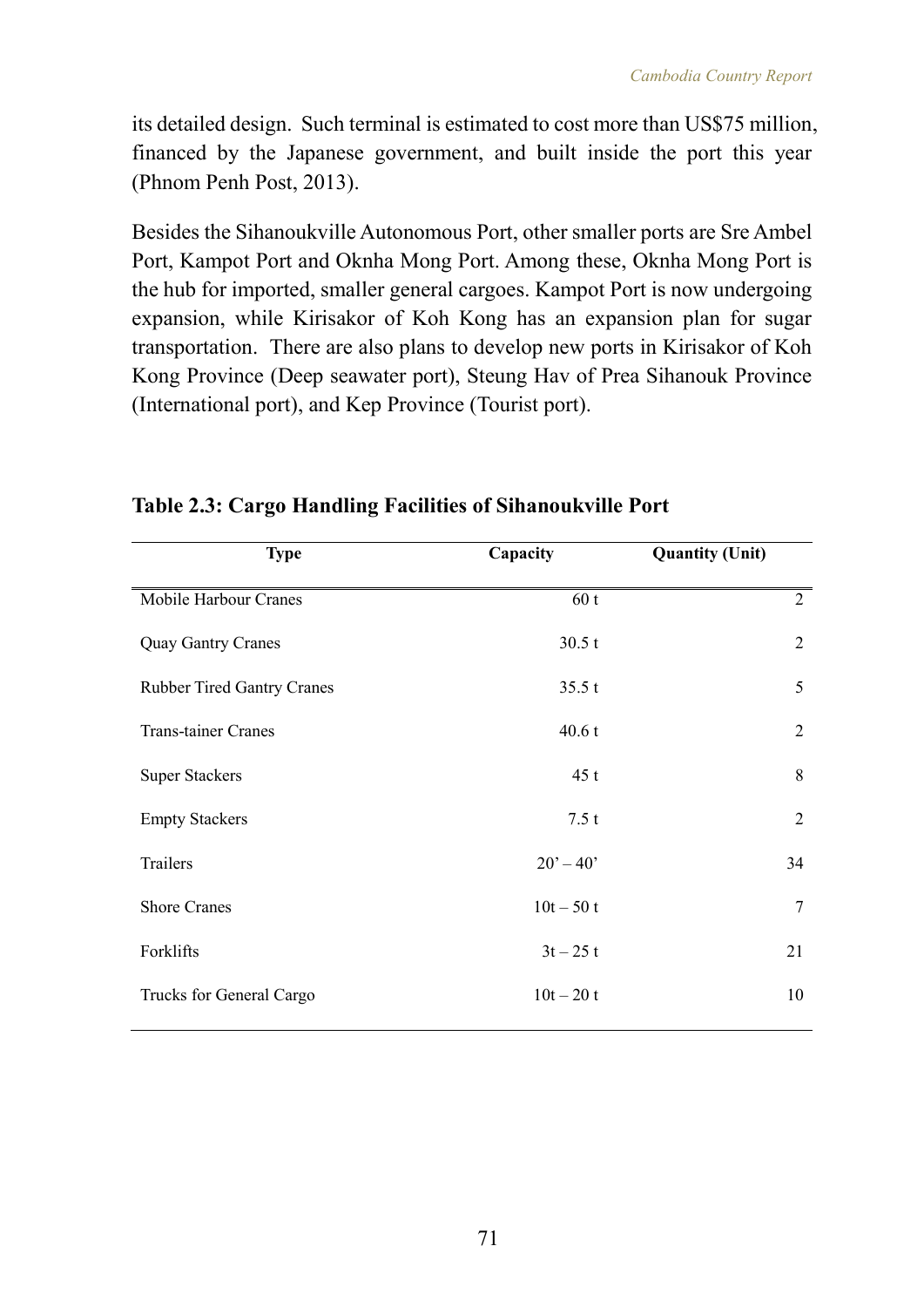| <b>Terminal</b>                 | Size $(m2)$ | Capacity      | Quantity  |
|---------------------------------|-------------|---------------|-----------|
| New Container Terminal          | 64,000      | 4,560 (TEUs)  |           |
| Laden Container Terminal        | 35,000      | 72,200 (TEUs) | 1         |
| <b>Empty Container Terminal</b> | 46,000      | 3,000 (TEUs)  | 1         |
| Warehouse                       | 36,000      | 70,500 tons   | 5 blocks  |
| <b>Reefer Container</b>         |             |               | 54 socket |

# **Table 2.4: Storage Facilities of Sihanoukville Port**

# **Table 2.5: Cargo Throughput of the Sihanoukville Port**

|                                                   | 2006    | 2007    | 2008    | 2009    | 2010    | 2011    | 2012    |
|---------------------------------------------------|---------|---------|---------|---------|---------|---------|---------|
| Total cargo<br>throughput<br>(thousand<br>tons)   | 1,586.8 | 1,818.9 | 2,058.0 | 1,874.1 | 2,217.2 | 2,378.0 | 2,658.8 |
| Container<br>throughput<br>(TEU)                  | 231,036 | 253,271 | 258,775 | 207,861 | 222,928 |         |         |
| General cargo<br>throughput<br>(thousand<br>tons) | 197,573 | 193,572 | 291,114 | 241,494 | 374,801 |         |         |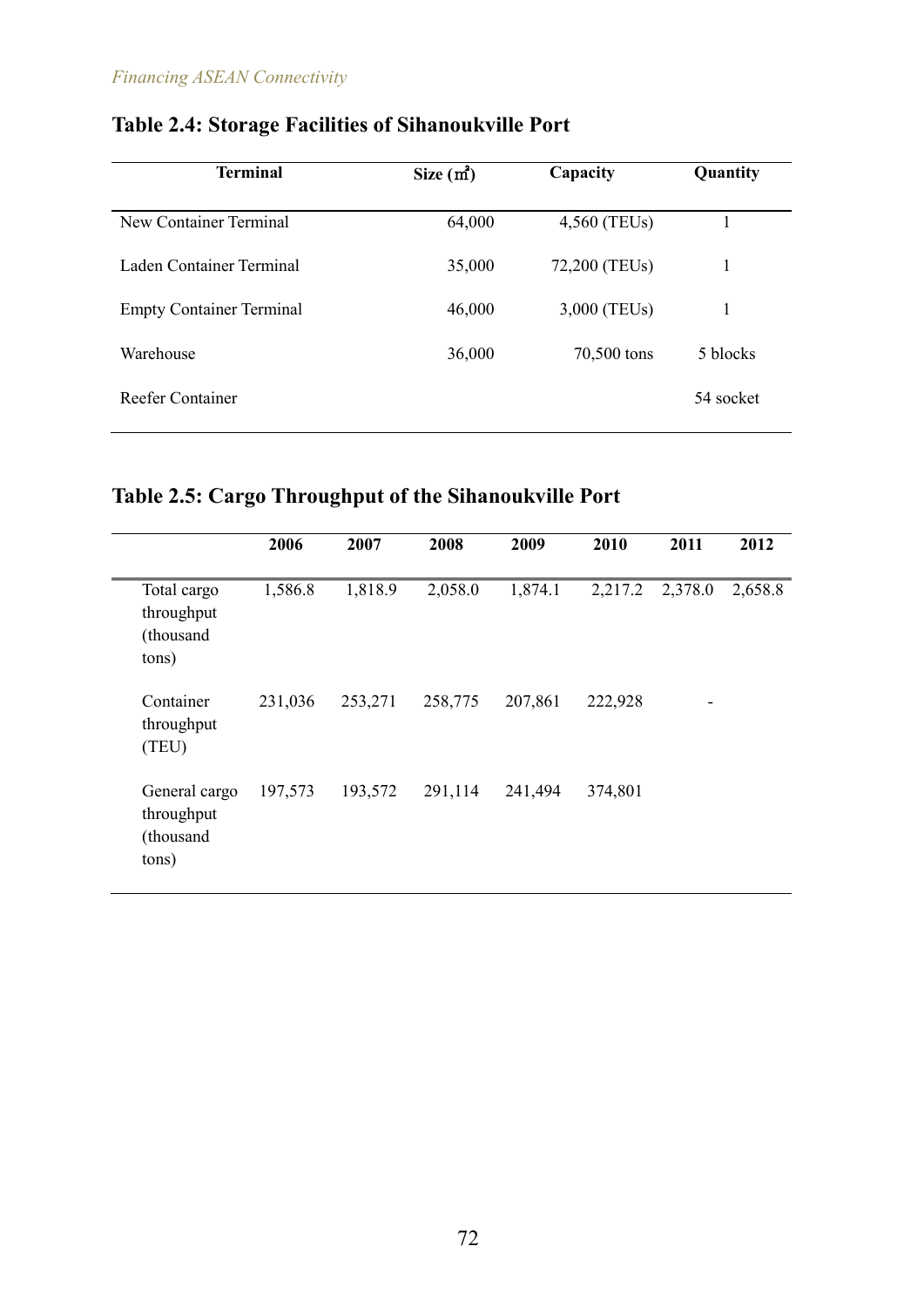

**Figure 2.3: Actual and Estimated Number of Containers 2005 - 2013**

#### **Table 2.6: Ship Calling Status in Sihanoukville Port (2009)**

| <b>Lines</b>         | <b>Frequency</b>          | <b>Rotation Ports</b>            |  |  |
|----------------------|---------------------------|----------------------------------|--|--|
| MCC & CMA            | 2 calls/week (Thu $\&$    | SGN-SHV-LZP-SGN-HKG-OSA-TYO-YOK- |  |  |
|                      | Fri)                      | KOB-SGH-YAT-SGN                  |  |  |
| (8 calls/month)      |                           | SIN-SHV-TPP-SIN                  |  |  |
| Cots (2 calls/month) | 2 calls/month<br>(Monday) | BKK-SHV-BKK-(LZP)                |  |  |
| <b>RCL</b> (12       | 3 calls/week (Wed.,       | SIN-SHV-SGZ-SIN                  |  |  |
| calls/month)         | Thu., Fri)                | HKG-SHV-SGZ-HKG-(HPH-TXG-KEL)    |  |  |
|                      |                           | KUN-SHV-SGZ-SIN-KUN              |  |  |
| ITL (ACL)            | 1 call/week (Sat)         | SGZ-SHV-SIN-SGZ                  |  |  |
| (4 calls/month)      |                           |                                  |  |  |
| <b>APL</b>           | 1 call/week (Fri)         | <b>SIN-SHV-SIN</b>               |  |  |
| (4 calls/month)      |                           |                                  |  |  |
| Total                |                           | 30 calls/month                   |  |  |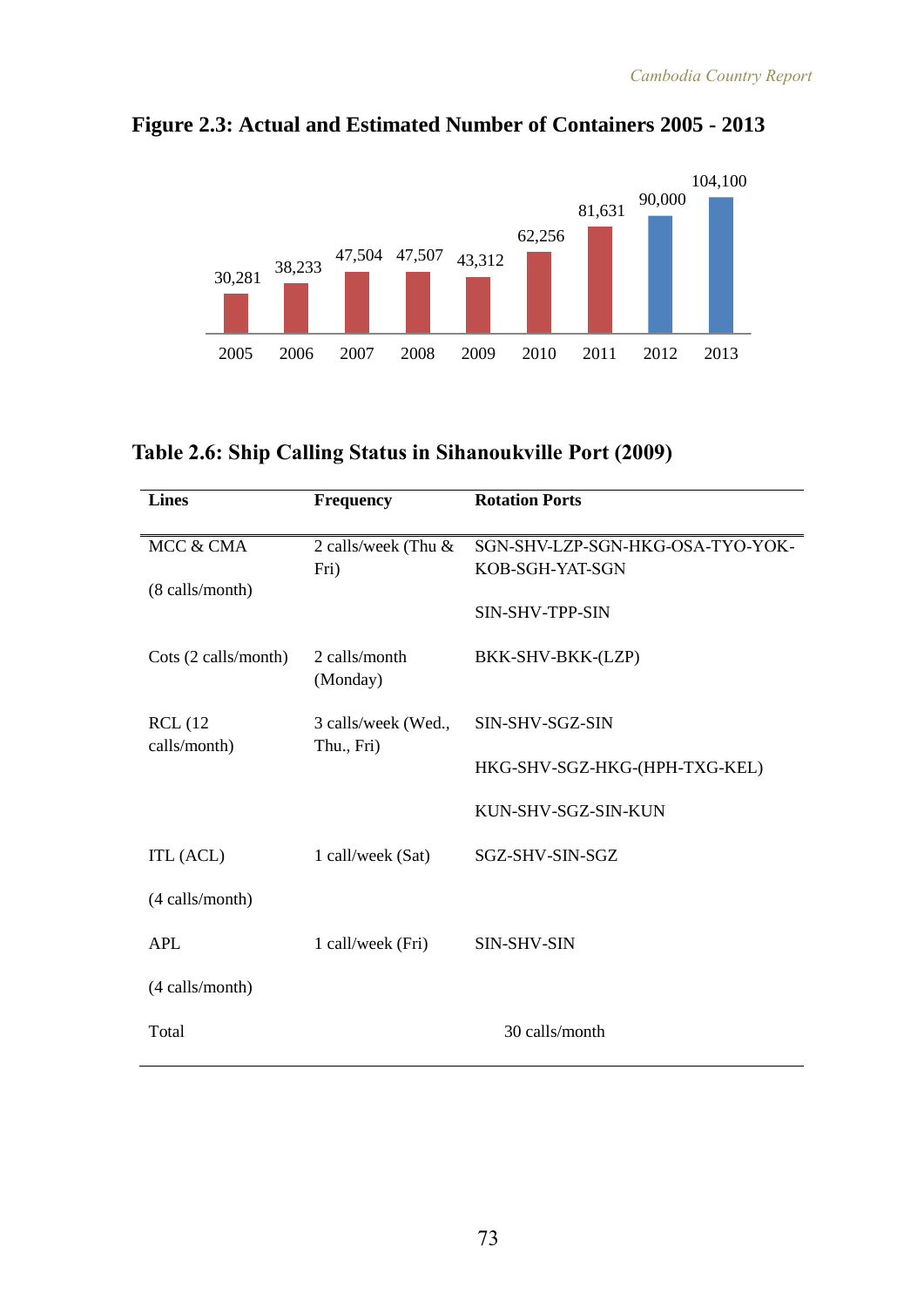

**Figure 2.4: Ship's Movement 2005 – 2010**

### **1.3. Phnom Penh International Port and Inland Ports**

The Phnom Penh Autonomous Port (PPAS) is located about 100 km from Kaam Samnar of the Cambodia-Viet Nam border and about 332 km from Cuu Tieu, an entrance mouth to the South China Sea. It has one local terminal that serves as the base for the distribution or collection of goods to/from many provinces. Major ports along the inland water are:

- Stung Treng Port (Stung Treng Province): On the mainstream of the Mekong 128 km up from Kratie Port
- Kratie Port (Kratie Province): On the mainstream of the Mekong 121 km up from Kampong Cham Port
- Tonle Bet Port (Kampong Cham Province): On the mainstream of the Mekong 106 km up from Phnom Penh
- Neak Loeang Port ( Prey Veng Province): On the mainstream of the Mekong 60 km down from Phnom Penh Port
- Chong Khneas (Siem Reap Province) Port: On the Tonle Sap River 190 km up from Phsar Krom Port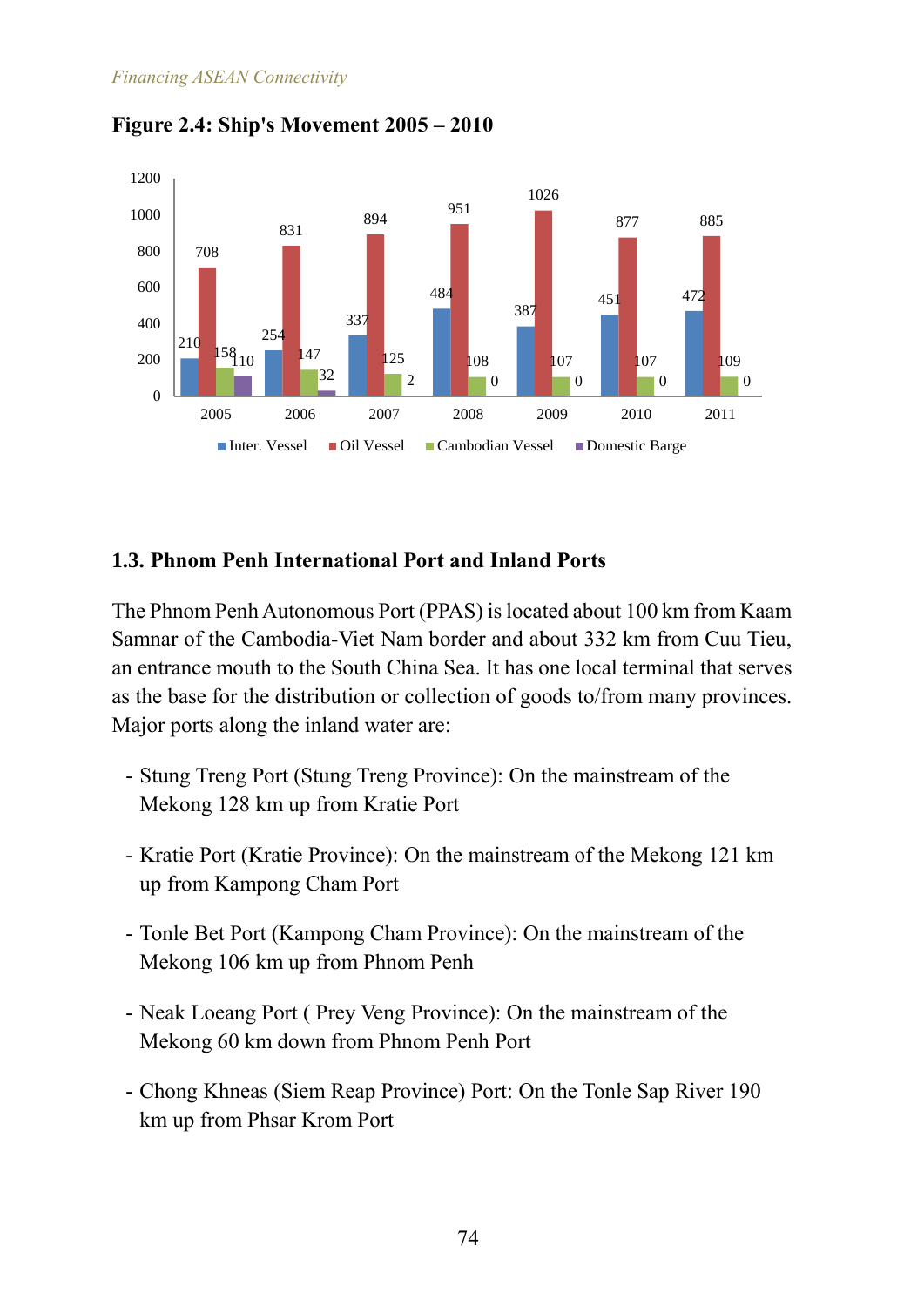- Phsar Krom Port (Kampong Chunang): On the Tonle Sap River 100 km up from Phnom Penh Port

Transport by inland waterways vessels through the Mekong River and its tributaries can provide access to markets and other necessary services for those who live in rural areas. Maximum navigable vessel size in the Mekong River basin is shown in Table 2.7. In recent years, however, the inland waterways' transport activities have decreased, except between Phnom Penh and Cai Mep of Viet Nam, as a result of an increase in road transport.

|                               | <b>Mekong Mainstream up to</b><br><b>Phnom Penh</b> | <b>Tonle Sap, Phnom Penh to Siem</b><br>Reap |  |  |  |
|-------------------------------|-----------------------------------------------------|----------------------------------------------|--|--|--|
|                               | Tanker barges                                       |                                              |  |  |  |
| Petroleum                     | 1,000 DWT/Draught 4.0 m                             |                                              |  |  |  |
|                               | <b>Barges</b>                                       |                                              |  |  |  |
| Container                     | 1,900 DWT (120TEU)/<br>Draught 3.8 m                |                                              |  |  |  |
|                               | <b>Barges</b>                                       |                                              |  |  |  |
| General Cargo                 | 1,500 DWT/Draught 4.0 m                             |                                              |  |  |  |
|                               | 50-65 passengers                                    | 50-65 passengers                             |  |  |  |
| <b>Tourism Cruise Vessels</b> | Draught 1.5 m                                       | Draught 1.5 m                                |  |  |  |
|                               | 25 passengers                                       | 25 passengers                                |  |  |  |
| Speedboats                    | <b>Shallow Draught</b>                              | <b>Shallow Draught</b>                       |  |  |  |

#### **Table 2.7: Maximum Navigable Vessel Size in the Mekong River Basin**

*Source:* Infrastructure and Regional Integration Technical Working Group (2010).

The Phnom Penh Autonomous Port (PPAP) accommodated 1,070 vessels (mostly small barges) and handled about 740,000 tons in 2005. Tanker barges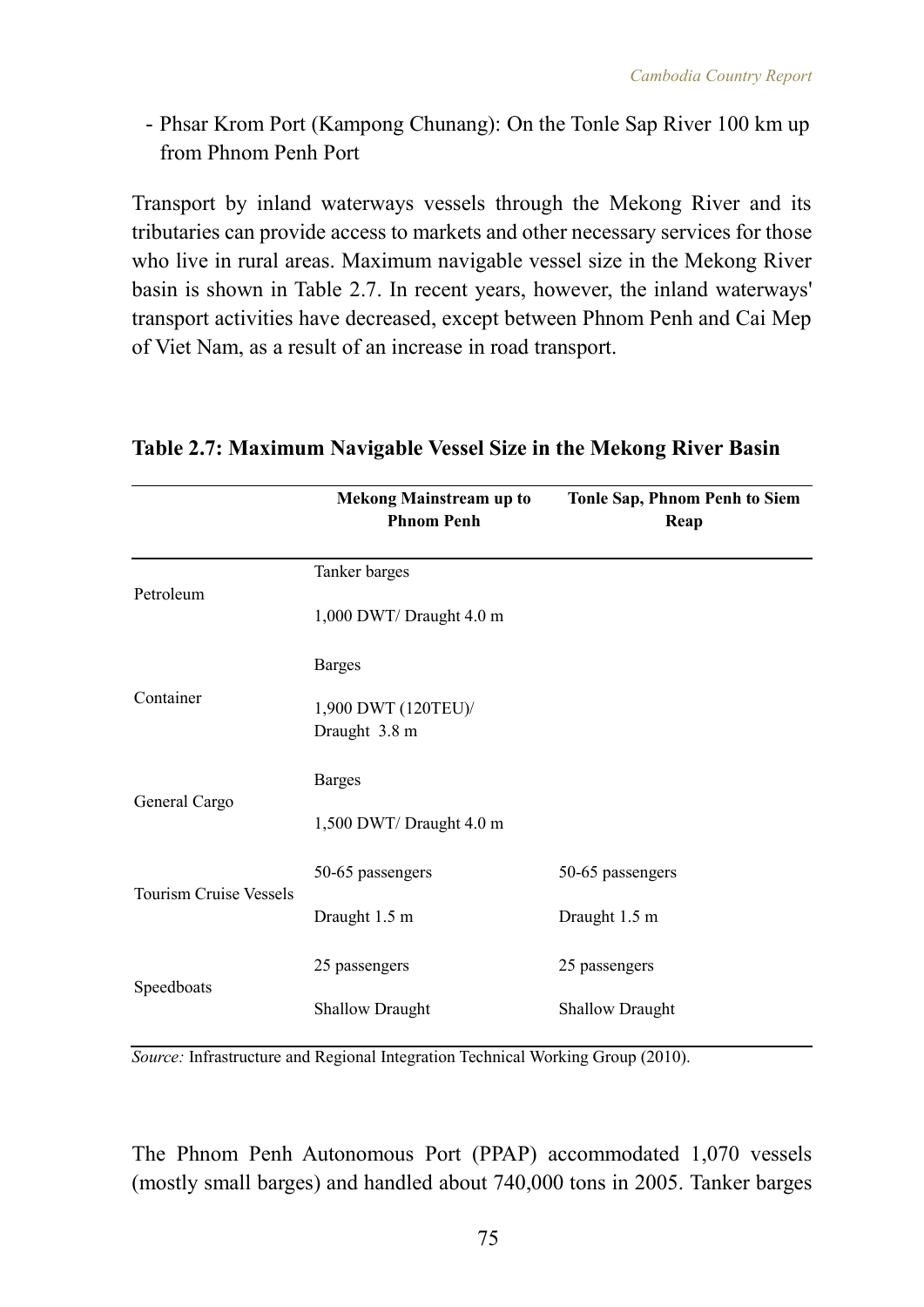accounted for 65 percent of vessels in Phnom Penh Port. Currently, Phnom Penh Port's cargo handling capacity is 1 million tons of cargo or approximately 50,000 TEUs per year. In 2012, the port accommodated 1,493 vessels and 95,333 TEU compared to 81,631 TEU in 2011. In the first quarter of 2013, the volume of cargo (24,677 TEU) increased 25 percent over the same period in 2011 (18,450 TEU) (DAP News, 2013).

The port also handles international container cargoes. After operation of the Cai Mep deep water port in southern Viet Nam started in June 2009, some exporters from the Phnom Penh area began sending cargoes through the Mekong River to Cai Mep Port, then to the global markets, particularly to Singapore and the United States, as this is said to be cheaper and faster.

To meet the increasing demand, the Phnom Penh Port started on 9 March 2011 the construction of new container dock 30 km east of Phnom Penh, along the Mekong River and the National Road No. 1 in Kien Svay District of Kandal Province. This new container dock covers 10 hectares, can accommodate two 5,000-ton ships to anchor simultaneously and has an annual handling capacity of 120,000 TEUs. The project was financed by the Chinese government, constructed by Shanghai Construction Group and took 30 months to be completed. The new port is now fully operational.

### **1.4. Railways**

The railway network in Cambodia consists of the northern line, southern line, and others lines:

1. *Northern line:* As built, the track on the northern line was laid with 30 kg/m rails on steel sleepers, and except where damage repairs have been carried out, the original track remains. The line has never been renewed and is designed for an axle load limit of only 10 tons. Most of the track is 60 years old or more, with the last 56 at the western end being some 50 years old. There are 167 bridges on the line, of which 46 have suffered mine or other war damage, and received temporary repairs. The speeds are restricted to 5-10 km/h at 30 bridge sites (IRITWG, 2010).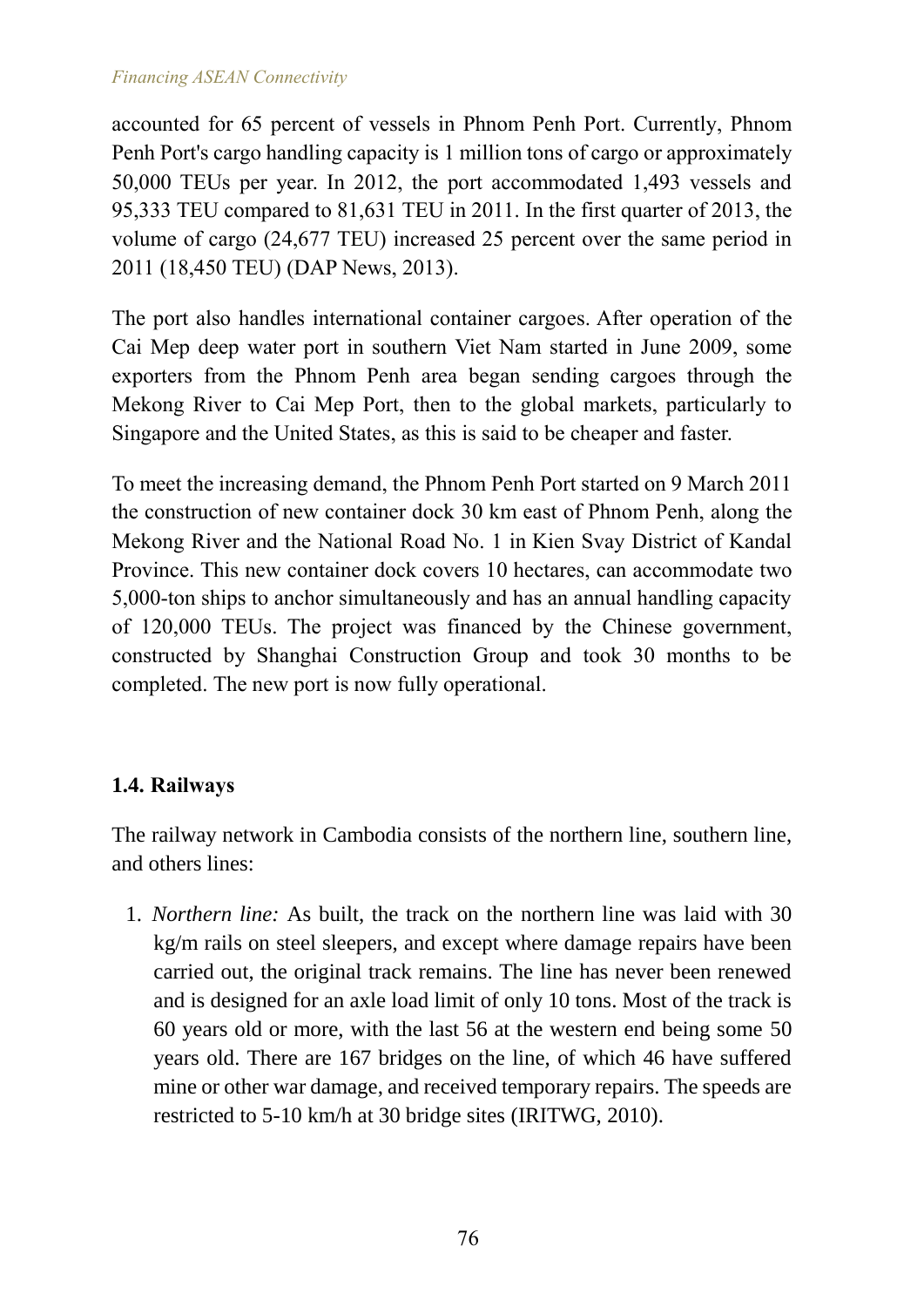2. *Southern line*: The southern line was built with 43 kg/m rails on untreated wooden sleepers. Because only light traffic is allowed on the line since it was built as well as the weight of the rails, the rails themselves are in very good condition. There are 94 bridges, of which 15 are badly damaged. These have received temporary repairs. The line was built to accommodate axle loads up to 20 tons, but in present conditions a limit of 15 tons is practical.

The Royal Government of Cambodia issued sub-decree No. 163 dated 1 October 2009 to establish the Railway Department and placed it under the supervision and management of the MPWT.

The railway system has since been privatised. Its 30-year concession to manage and upgrade the Royal Cambodian Railways (RCR) was awarded to Toll Holdings, the joint venture between Australia (55% share) and the Royal Group (45%). Revenues are expected to be shared between the government and Toll Holdings once the railways become profitable. Toll Holdings is responsible for upgrading and expanding the network.

**Future Development Plan.** Cambodia is also considering a supplementary financing arrangement with the ADB and a grant from AusAID, which will fund the construction of a new station in Samrong (9 km from Phnom Penh) and the additional upgrade of the railway system, including the branch line to Green Trade Warehouse (6 km from Phnom Penh) and the northern line. According to the plan, the rehabilitation work will include the following and are to be completed in 2013:

- Update and implementation of the resettlement plan for Samrong (to be completed in mid-2010);
- Design and construction of new freight facility in Samrong (to be completed in March 2013)
- Design and construction of the new spur lines to freight terminals in Phnom Penh (to be completed in March 2013).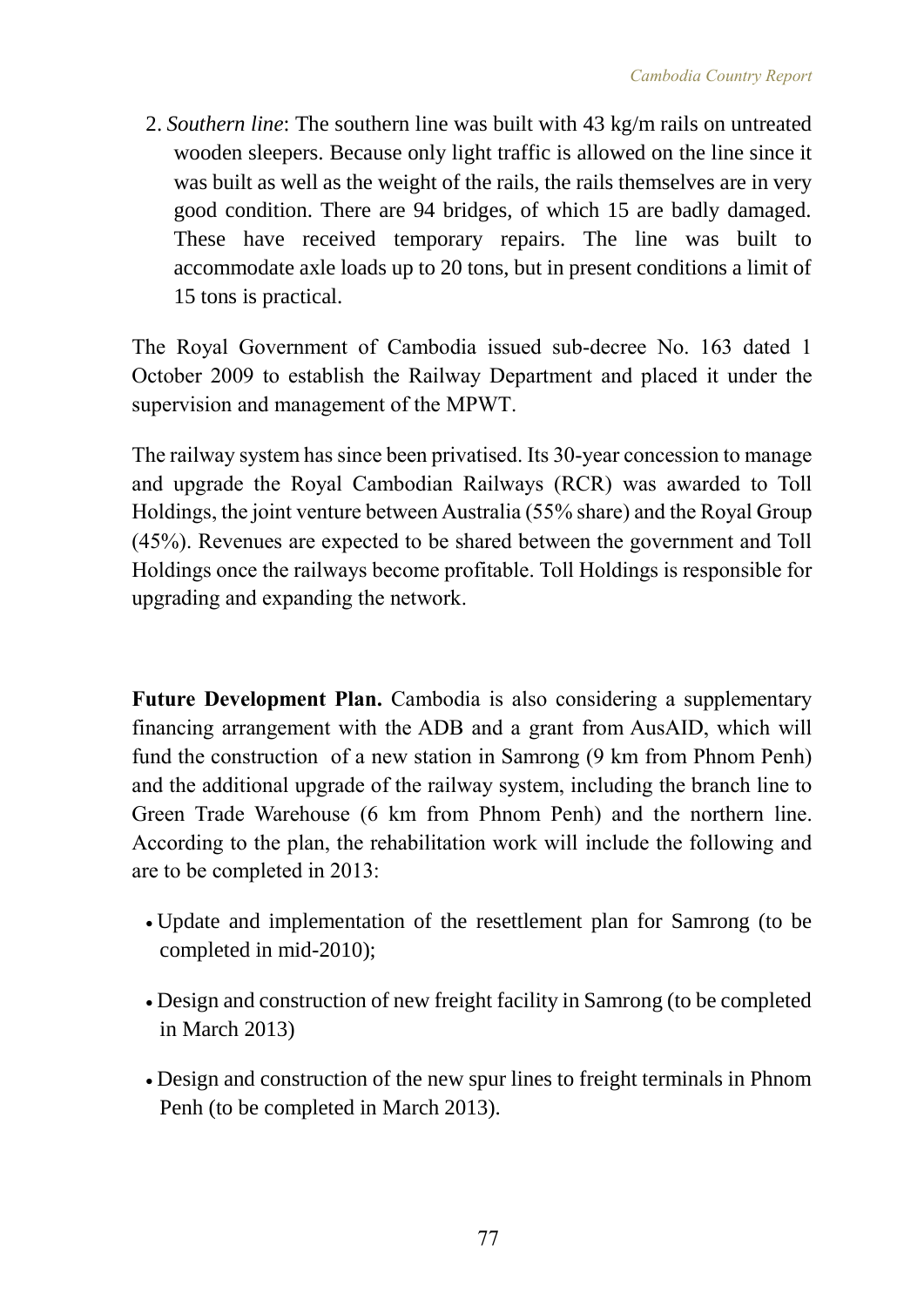Another set of railway lines had also been envisioned:

- Tbaeng Meanchey (Preah Vihear) to Sihanouk Ville (through Kampong Thom, Skun, Batdeung, and Phnom Penh). The primary purpose of this rail is to export mine, particularly iron ore from the mineral rich province of Preah Vihear, to the world through Sihanoukville port.
- Sisophon to Siem Reap. The total length of this line is 105 km.
- Siem Reap to Skun through Kampong Thom, which measures 239 km long.
- Snuol to Lao P.D.R border through Kratie and Thalaborivat (Stung Treng) provinces. Its total length is 273 km.

### **1.5. Airports**

The State Secretariat for Civil Aviation is responsible for the control, regulation, and orderly development of the civil aviation sector as well as the operation of domestic airports. At present, Cambodia has 10 airports, including international airports in Phnom Penh, Siem Reap, and Sihanoukville. The Phnom Penh and Siem Reap airports each handles about 1.4 million passengers per year. The civil aviation sector has undergone major changes to improve its compliance with international safety and security standards and to encourage private sector participation in operating the terminals.

Before the wartime (1970-1975), Cambodia had 19 airports, of which 18 served domestic travel. But so far, due to lack of maintenance and investment, most airports had been abandoned. Only three international airports—those in Phnom Penh, Siem Reap and Sihanoukville—are operational. Under a Build-Operate-Transfer (BOT) scheme for operation, management, and development and improvement of airport facilities, all three airports are operated by the private joint enterprise, Cambodia Airports.

Cambodia Airports has the French group's VINCI (70%) and the Malaysian-Cambodian joint venture Muhibbah Masteron Cambodia (30%) as shareholders. This joint venture is now a member of the network of international airports. With its workforce exceeding 1,200, Cambodia Airports is a key contributor to Cambodia's economic development.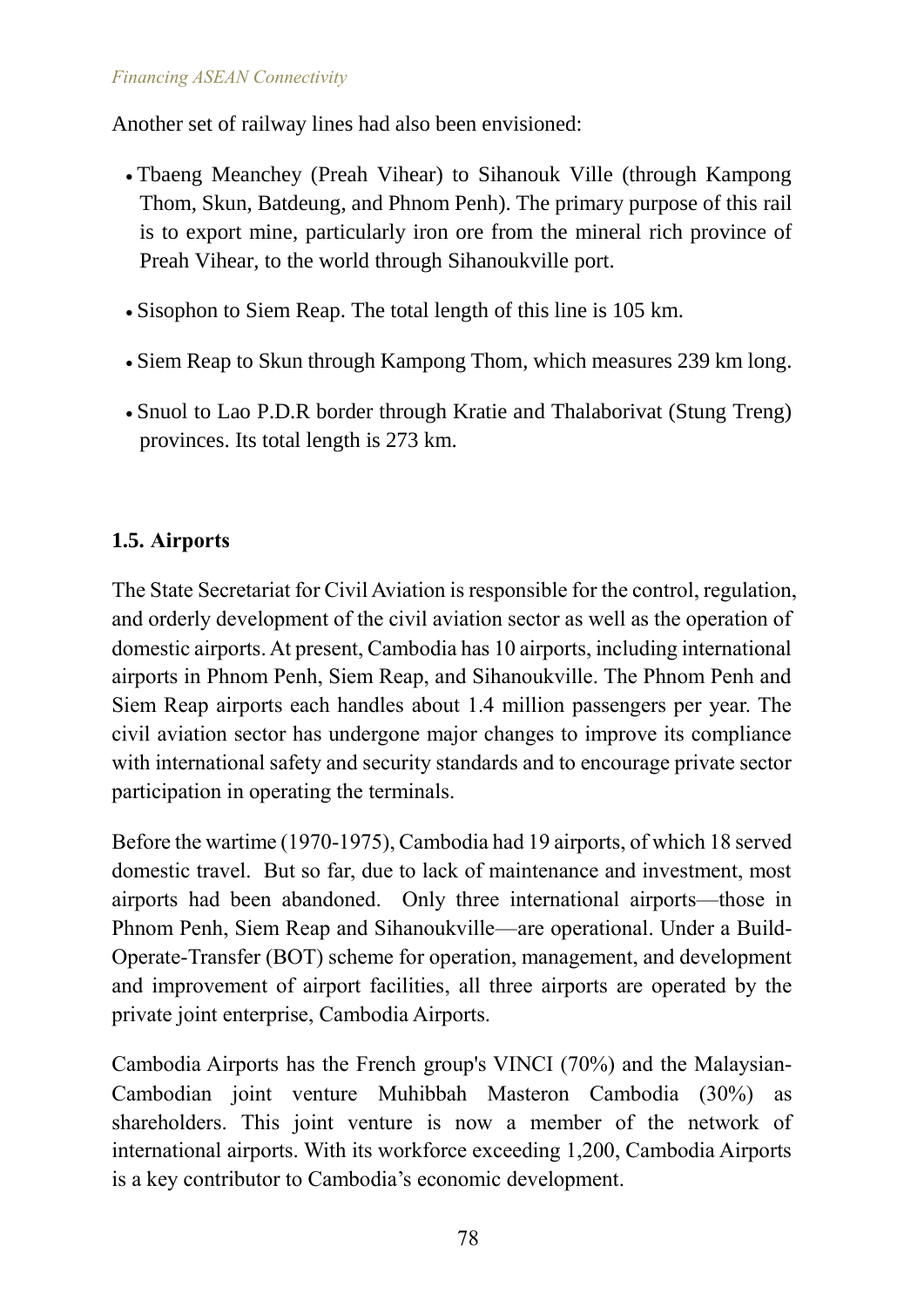Phnom Penh International Airport has a 3,000-metre runway and is linked to many of Asia's regional hubs and by direct services. Siem Reap Airport has a 2,500-metre runway used both by domestic and international flights and caters more to tourists than cargo deliveries. Meanwhile, Sihanoukville Airport has just upgraded from a domestic to international airport. After all renovation and upgrades are done, it will become the country's biggest airport to transport air cargo and passengers for future development of commercial activities, especially to serve logistic bases and industrialised zones in the coastal areas. With increasing cargo and passenger flights, international airports and warehouses will facilitate transports and trade (Chap, *et al*., 2011). At present, the Sihanoukville airport also operates some domestic flights from Phnom Penh and Siem Reap.

## **1.6. Waterways**

The country has 3,700 kilometres (2,299 miles) of navigable waterways. In fact, it is possible to travel to the famous Angkor Wat complex by jet boats using the Tonle Sap River and the great Tonle Sap Lake. As far as inland waterways are concerned, Kampong Cham is one of the most important centres in Cambodia, as it is situated between two main trading routes: the north-south route along the Mekong (from Lao PDR to the sea), and east-west route between Thailand and Viet Nam (along the historic route via Siem Reap). It is an important centre for rubber plantations.

Much of the transport to and from Phnom Penh is by river. Through licenses and bidding, private sector operators are allowed to run small ports and ferry services along the main rivers and tributaries.

### **1.7. Energy**

From 2008 to 2012, the electricity consumption indicates a two-fold increase from 487,426 to 980,388 households (Table 2.8). Due to the rapid increase in demand, the country has significantly increased its available supply of electricity and expanded its electricity network. To guide the development of the energy sector, the Energy Sector Development Plan 2005-2024 was adopted.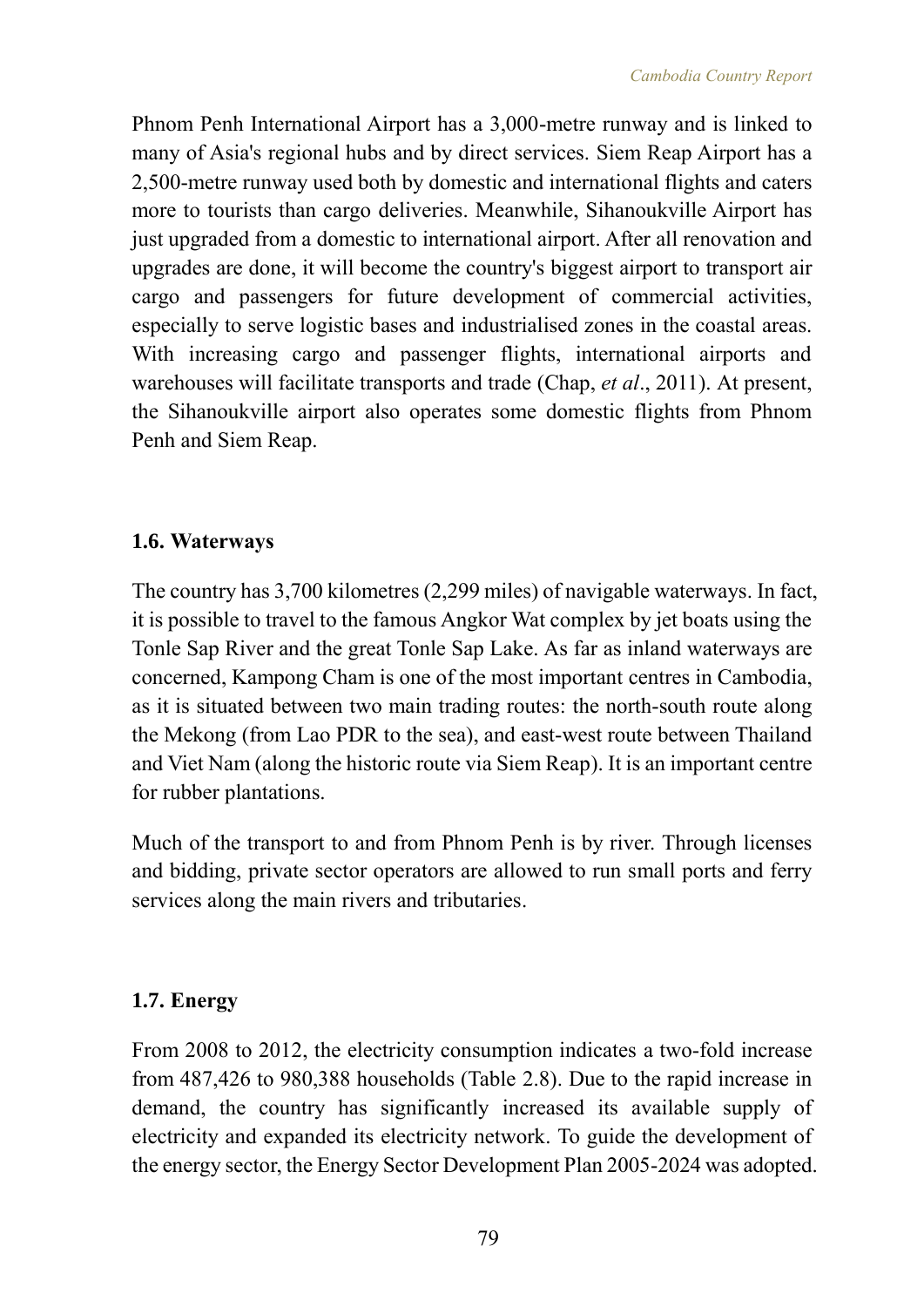A Rural Electrification Master Plan focusing on the use of renewable energy has also been prepared and is being implemented. Some of the major improvements include:

- A 115 kV-transmission line from the Thai border, to supply electricity to Banteay Mean Chey, Siem Reap, and Battambang Provinces (This has been completed and is fully operational);
- Two 370 KW-microhydro power stations (O Romis and O Mleng) and a reserve;
- Fully operational 300 KW-diesel-powered generator that supplies electricity to the provincial town of Mondulkiri;
- A 230 kV-transmission line (110 km), from Cambodia-Viet Nam to Phnom Penh, and Takeo Sub-station (fully operational since early second quarter of 2009); and
- A 115 kV circuit of 23 km added in Phnom Penh and a sub-station installed in the western part of Phnom Penh in 2009.

As part of the Rural Electrification Policy, the government established the Rural Electrification Funds to promote equity in access to electricity supply services and to encourage the private sector to invest in rural power supply services in a sustainable manner, particularly on new technologies and renewable energy.

Meanwhile, to enhance regional cooperation, Cambodia participates in the implementation of the Greater Mekong Sub-region's (GMS) Power Trade Plan as well as the realisation of the ASEAN Power Grid.

Cambodia has a huge potential for hydro power generation (at about 10,000 MW) but at present, only about 3 percent of the total capacity has been used.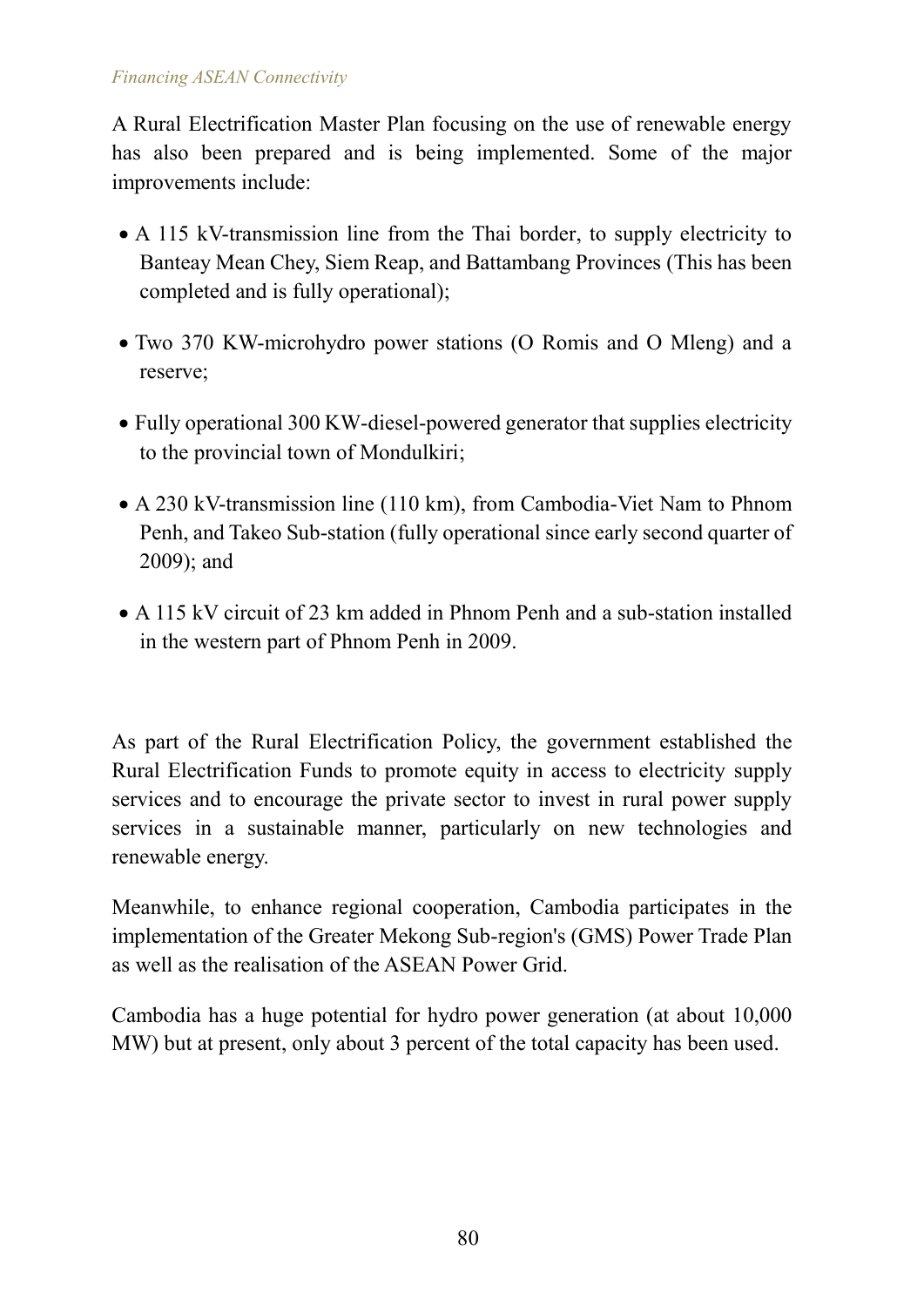|                                                 | Unit           | 2008     | 2009    | 2010    | 2011    | 2012    | 2013    |
|-------------------------------------------------|----------------|----------|---------|---------|---------|---------|---------|
| Electricity<br>Generated                        | Million<br>kWh | 1,858    | 1,882   | 2,488   | 2,489   | 2,862   | 3,292   |
| Household<br>consumers                          | No.            | 487,426  | 560,539 | 644,621 | 741,314 | 852,511 | 980,388 |
| Per-capita<br>consumption/year                  | kWhs           | 139      | 135     | 153     | 174     | 197     | 224     |
| Transmission line<br>network $(22 \text{ kV})$  | km             | 1,450    | 1,595   | 1,914   | 2,201   | 2,531   | 2,911   |
| Transmission line<br>network $(115 \text{ kV})$ | km             | 323      | 353     | 353     | 476     | 547.5   | 547.5   |
| Transmission line<br>network $(230 \text{ kV})$ | km             | $\theta$ | 100     | 100     | 269     | 1,182   | 1,407   |
| $1100011 + 4.6000000$                           |                |          |         |         |         |         |         |

#### **Table 2.8. Energy Statistics in Cambodia**

*Source:* NSDP Update (2009-2013).

# **1.8. Telecommunications**

Table 2.9 presents the projected state of telecommunications in Cambodia, according to the NSDP Update (2009-2013).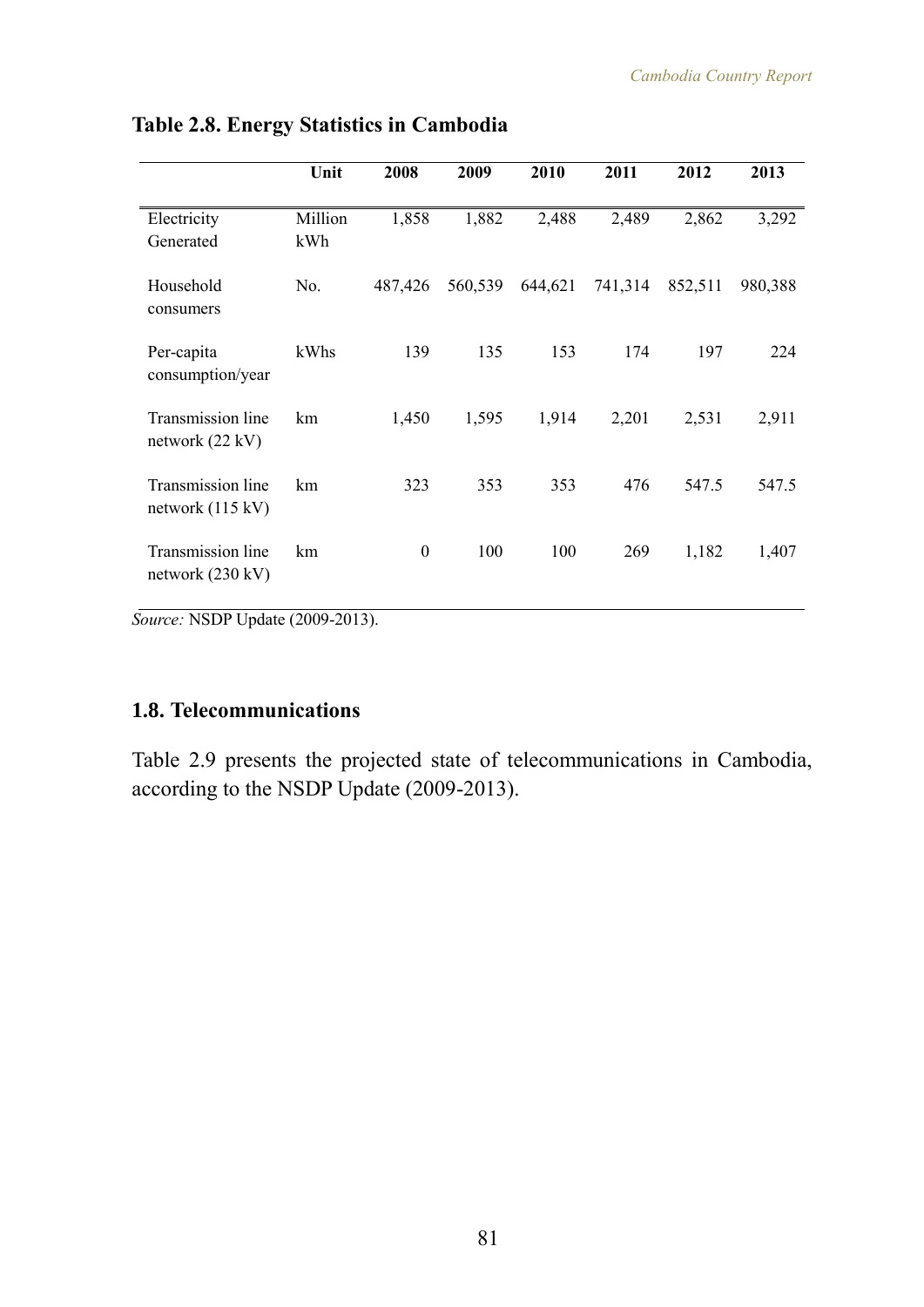|                                            | Unit          | 2008    | 2009    | 2010    | 2011    | 2012    | 2013    |
|--------------------------------------------|---------------|---------|---------|---------|---------|---------|---------|
| Telephones in<br>use (land $\&$<br>mobile) | $000$ 's      | 4,143   | 6,447   | 7,100   | 7,700   | 8,300   | 8,900   |
| Internet users                             | No.           | 20,108  | 291,413 | 350,000 | 400,000 | 450,000 | 500,000 |
| Rate of post<br>service users              | $\frac{0}{0}$ | 0.36    | 0.38    | 0.4     | 0.42    | 0.44    | 0.46    |
| Clients per<br>station                     | No.           | 161,445 | 163,932 | 140,968 | 125,256 | 111,286 | 101,147 |

#### **Table 2.9: Telecommunication Statistics in Cambodia**

*Source:* NSDP Update (2009-2013).

The telecommunications sector in Cambodia is rapidly developing. Although the country has a largely rural population (only 20% live in urban areas), its 15 million inhabitants are pioneers of the mobile web. Recently, Cambodia was recognised as the first country in the world to claim more mobile phones than landlines (Kemp, 2012).

A new infographic report from WeAreSocial reveals that almost one-quarter of the entire nation's internet activity comes from mobile phones. According to the same report, mobile subscribers nearly doubled such that there is now a 131-percent mobile penetration. As for [3G](http://www.techinasia.com/tag/3G/) technology, a very encouraging 3.25 million had signed up to the quickest mobile data on offer, which is a solid 16.5 percent of all mobile subscriptions. The number of internet users has leapt by an even more extraordinary 548 percent, as there are now 2.47 million users connected online. This is likely due to seven new internet service providers coming online in 2011 as Cambodia's infrastructure slowly modernises (Millward, 2012).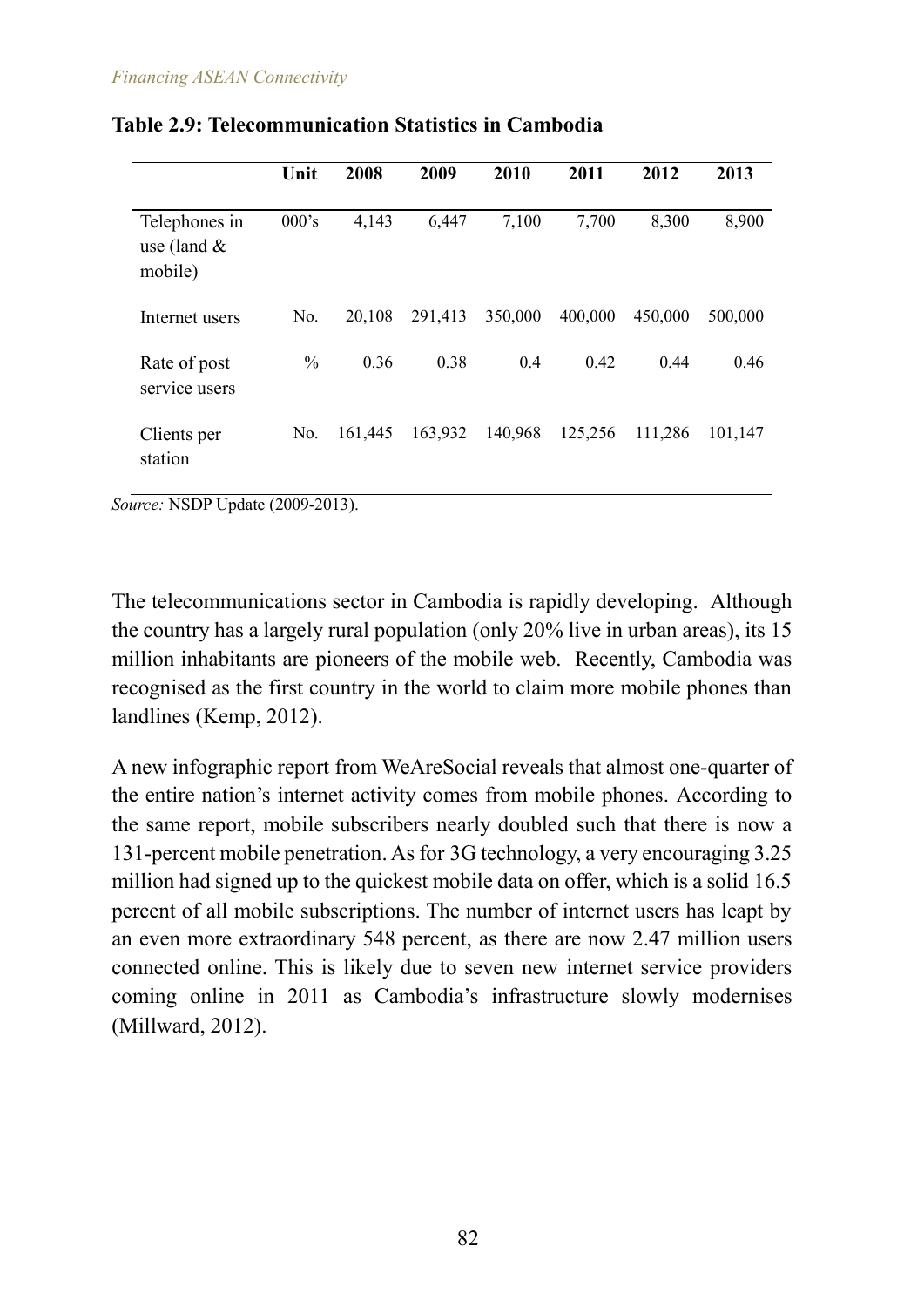## **1.9. Expected Outcomes from the Infrastructure Development**

According to a JICA study (2002), Cambodia is expected to obtain the following benefits from infrastructure development:

- Road development will secure year-round access to all isolated areas near the borders with Thailand, Viet Nam, and Lao PDR and strengthen the governance by providing better administrative services to the people. This development will also enhance Cambodia's industrial and economic coordination with other areas in other provinces and neighbouring nations.
- In a 2006 report, JICA calculated the economic effect of road network development in both 2010 and 2020 under the assumption that all road projects were carried out in accordance with the master plan. The resulting economic benefit was US\$221 million in 2010 and US\$515 million in 2020. The cumulative economic benefit in over 15 years is estimated to be between US\$3,800 million and US\$4,200 million, and the benefit/cost ratio is 1.62, which is a comparatively good road investment.
- Once all railway and inland waterway problems in Cambodia are completely resolved, the following economic and socio-environmental effects can be anticipated:
	- Lesser damage to or deterioration of paved roads brought by heavyweight vehicles and lower road maintenance cost;
	- Alleviation of traffic congestion of trunk roads;
	- Mitigation of environmental risks (such as air and noise pollution) along trunk roads;
	- Decrease in traffic accidents; and
	- Economic benefits from reduced fuel consumption.
- Infrastructure helps poverty reduction in a number of ways:
	- 1)Infrastructure strengthens economic growth by increasing employment opportunities, and improving public health and education.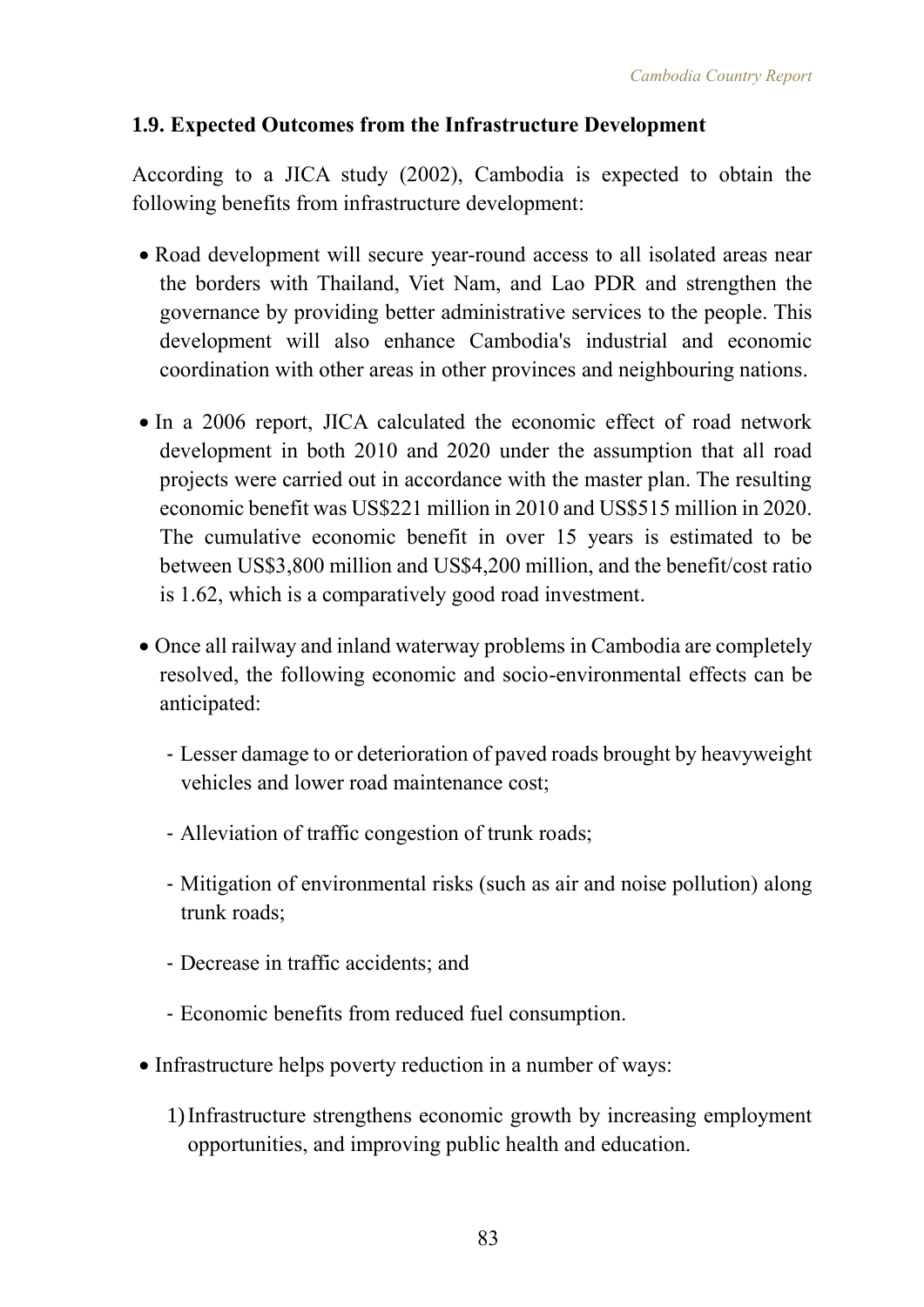- 2)It facilitates delivery of a number of basic needs: water for drinking; power for cooking, heating and lighting; telephones to interact with others living in distant locations; and transport, which allows mobility.
- 3)Adequate rural infrastructure is a *sine qua non* for successful rural transformation and agricultural development. Providing access to these basic services is an important aspect of poverty reduction.
- 4)Infrastructure plays an equally prominent role in increasing employment and incomes of the poor. Total revenue is higher among those with access to roads than those without. For example, roads and railways increase access to employment, health and education for the poor, who normally live in places far from economic hubs and social facilities.
- 5)Roads give access to input and output markets, thus lowering costs and enhancing revenue. These also facilitate connectivity to wider employment opportunities in other villages or in urban areas. According to the World Bank report, "Sharing Growth: Equity and Development in Cambodia" (2007), household incomes in villages with an all-weather road connection have typically twice the incomes of villages without a road. Thus, infrastructure development, especially transport development in general and road development in particular, can be highly effective in combating poverty and in reducing inequality in Cambodia.
- Many research studies make it clear that the availability of quality physical infrastructure improves the climate for FDIs as it reduces foreign investors' cost of total investment, thus raising the rate of return. Both the quantity and quality of physical infrastructure are often important considerations in multinational enterprises' choice of FDI locations. Following this logic, it is almost certain that infrastructure development will also "crowd in" domestic private investment. Therefore, the availability of infrastructure is crucial in enabling Cambodia to participate in international trade, especially with neighbouring countries.
- Infrastructure development can also attract a large number of tourists. In particular, tourism is an important sector in Mekong countries. The most obvious and tangible benefits of tourism include income, foreign exchange earnings, tax revenue, and employment generation. Of the Mekong countries,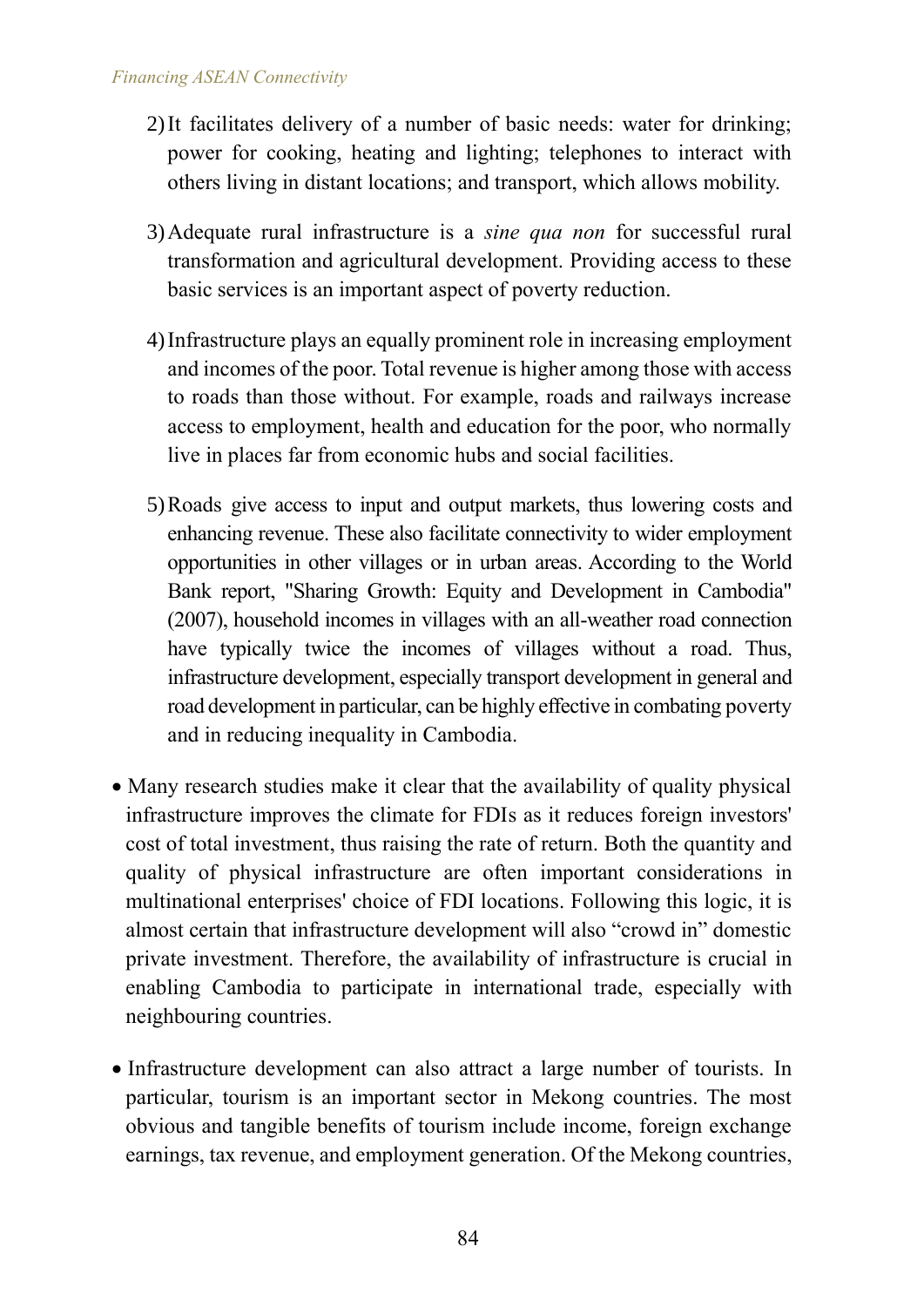Cambodia is the most dependent on tourism income, as this is around 12 percent of its GDP (Kaosa-ard, 2006).

# **Sources of Infrastructure Financing**

For its infrastructure development and financing, the government of Cambodia has formulated the five-year National Strategic Development Plan (NSDP), and the rolling three-year Public Investment Plan (PIP). The last NSDP update (covering the years 2009-2013) was approved by the Council of Ministers and adopted by the National Assembly on 31 May 2010. Meanwhile, the PIP 2013- 2015 was adopted during the Council of Minister meeting (or cabinet meeting) on 18 January 2013. It does not necessarily have to be approved by the National Assembly.

The regulation instruments on infrastructure financing are:

- NSDP Update 2009-2013
- PIP 2013-2015
- National Budget
- Law on Investment
- Law on Concession
- Law on Appropriation
- Swap arrangements

Meanwhile, the stakeholders or actors in infrastructure financing include:

- Royal Government Agencies: Ministry of Planning (lead), Ministry of Economy and Finance, Supreme National Economic Council (SNEC), Council for Development of Cambodia (CDC), Cambodia Reconstruction and Development Board (CRDB) for public investment, Cambodia Investment Board (CIB) for private investment and PPPs.
- Development Partners (Donors): World Bank, ADB, United Nations agencies, bilateral donors, and others.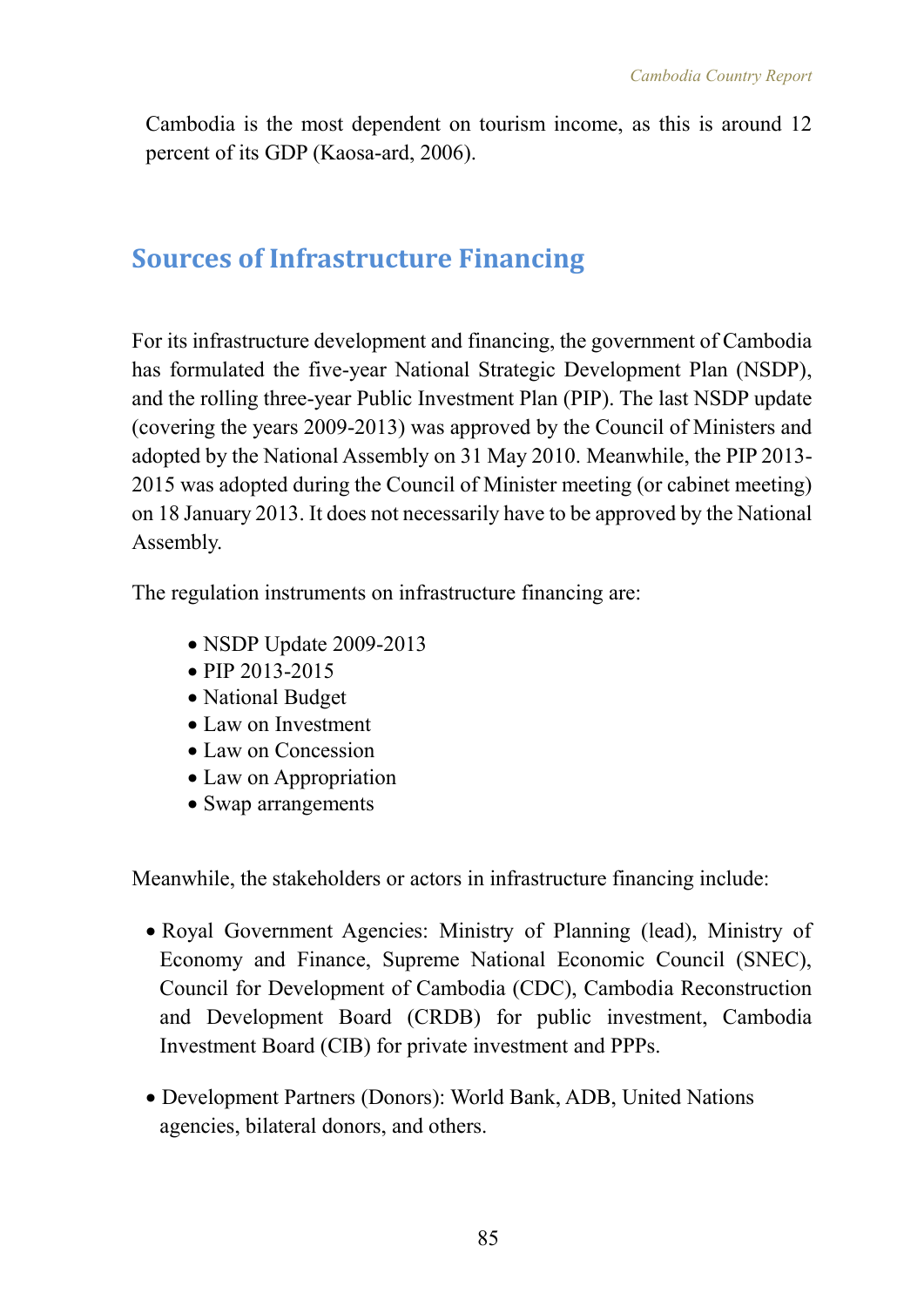### **1.10. National Budget**

Cambodia's national budget in 2012 was 10,767,982 million riels (US\$2.62 billion). This was an increase of about 9 percent compared with 2011's US\$2.4 billion (Xinhau, 2011). According to the budget rules, the government can borrow up to 700 million SDR (Special Drawing Rights), or US\$1.09 billion, in 2012 from foreign countries. Currently, Cambodia's debt to foreign countries is only 29.1 percent of its GDP. In 2011, its GDP was US\$11.4 billion.

In 2012, the budget plan mainly focused on general administration, national defence and security, social affairs, and the economic sector.

For 2013, Cambodia's National Assembly approved a budget of US\$3.1 billion for government spending, up from the previous year's US\$2.6 billion. In the same year's budget, the expected expenses account for 19.8 percent of the country's GDP of about US\$15.6 billion. Here, government spending aims to ensure that economic growth is sustained at around 7 percent and poverty is reduced by at least 1 percent a year. According to its Ministry of Economy and Finance's estimation, Cambodia's per-capita GDP will surpass US\$1,000 in 2013, up from US\$909 in 2011.

Cambodia's infrastructure financing is also covered by the PIP. Table 2.10 shows the program's projected public investments for 2013-2015.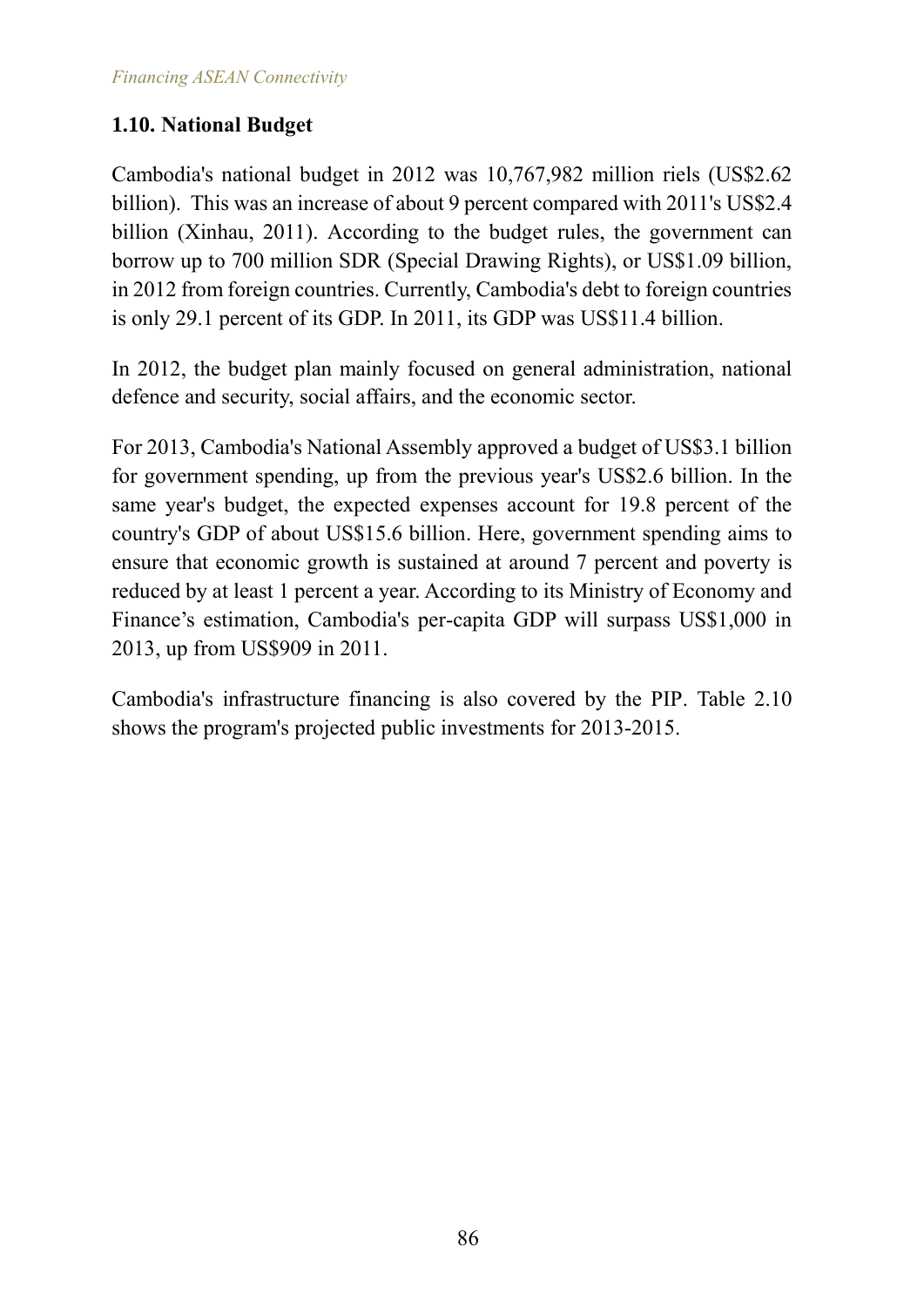| <b>Expenditures</b>                                                                  | <b>Million US\$</b> |
|--------------------------------------------------------------------------------------|---------------------|
| Total planned expenditure in PIP (2013-2015)                                         | 4,938.9             |
| - Ongoing projects                                                                   | 2,363.1             |
| - Planned Projects                                                                   | 2,575.8             |
| Amount of resources that ministries have reported as committed                       | 2,732.7             |
| - By Royal Government of Cambodia                                                    | 593.9               |
| - By Development partners                                                            | 2,138.7             |
| - For Ongoing projects: Total commitment                                             | 1,989.8             |
| - Royal Government of Cambodia                                                       | 372.2               |
| - By Development partners                                                            | 1,617.5             |
| - For planned projects: Total commitments                                            | 742.9               |
| - Royal Government of Cambodia                                                       | 221.6               |
| - By Development partners                                                            | 521.2               |
| - Additional resources required (in addition to committed funds) for<br>implementing | 2,206.2             |
| - Ongoing projects                                                                   | 373.3               |
| - Planned projects                                                                   | 1,832.8             |

#### **Table 2.10: Planned Expenditure of the PIP 2013-2015**

*Source:* PIP (2013-2015).

#### **1.11. Donors or Development Partners**

The government conducts government-donor meetings, which are coordinated by the Cambodia Reconstruction and Development Board (CRDB) every six months to mobilise assistance. At these meetings chaired by the prime minister, government representatives present their real needs by sectors, and donors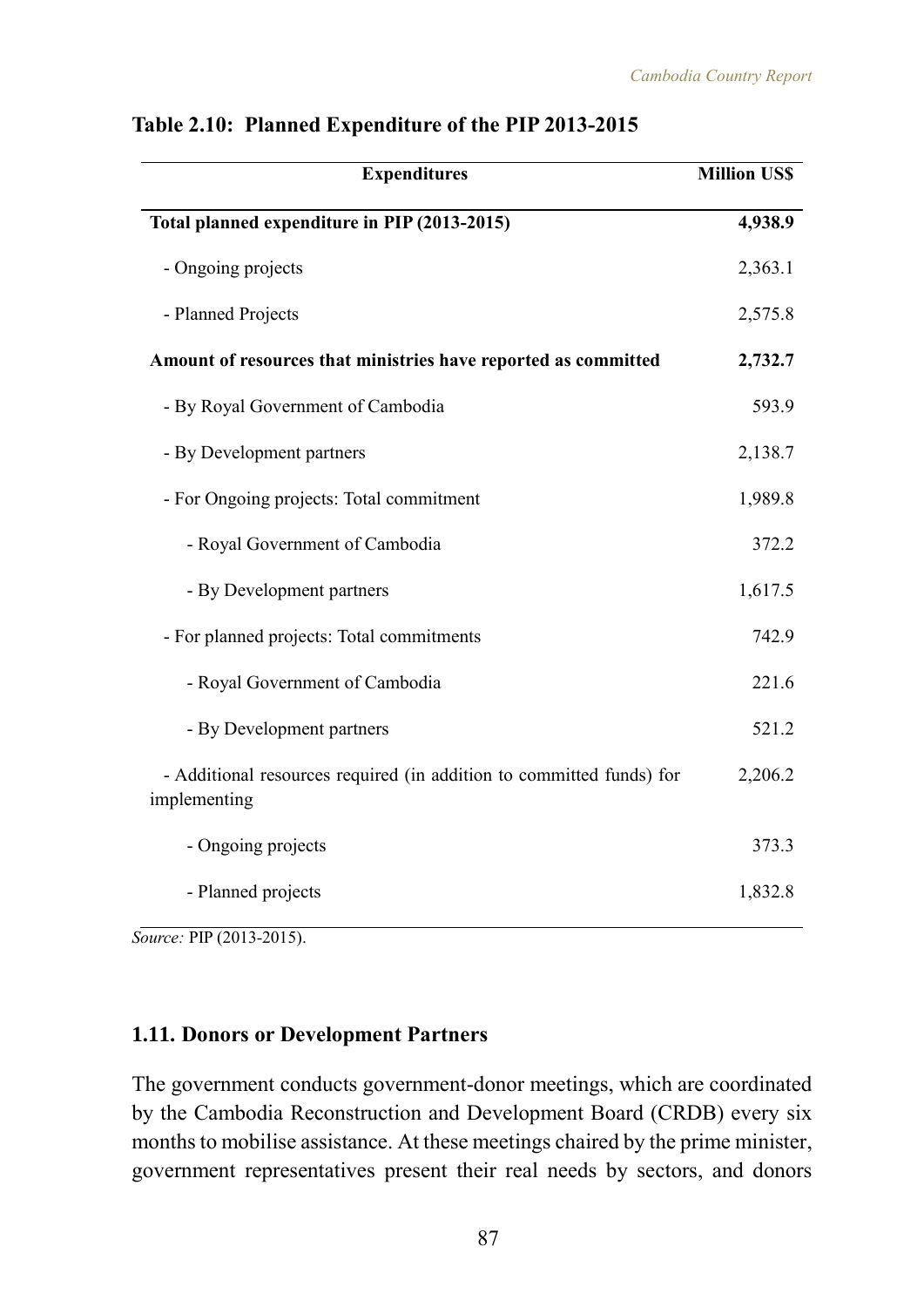pledge assistances according to their areas of interests and/or express their concerns on the cooperation process or project implementation.

The assistance can also be "donor-driven". Here, donors initiate the development projects and feasibility studies themselves and include the projects into the agenda of the donor-government meetings.

Bilateral assistance from neighbouring countries usually served the interests of the partner countries such as in the case of road projects that can connect peoples at border areas and promote cross-border trade.

The PIP preparation is led by the Ministry of Planning, which compiles paperbased submissions or online submission of project proposals and coordinates with various government agencies, where needed.

## **1.12. Public-Private Partnership (PPP)**

In Cambodia, private sector participation is increasingly becoming important in infrastructure development although it is not a new feature. Because of the huge growth in power supply, the government sought more options to finance its infrastructure requirements. It created conditions that encouraged private sector participation and pushed for a transparent competition, offering the best incentives to companies that can provide the most effective-cost and reliable energy.

The mode of participation of private investors, particularly for significant projects, follows the new approach on private investment projects—that is, through a one-stop service provided in a transparent manner. The government has put in place a new legal, institutional and regulatory framework, especially the Investment Law 2003, and gives incentives to investors via the following measures:

- Well organised authorisation system for permits, consents, approvals, and licences;
- Investment in the power sector will be carried out through a competitive procurement processes, particularly in unserved areas;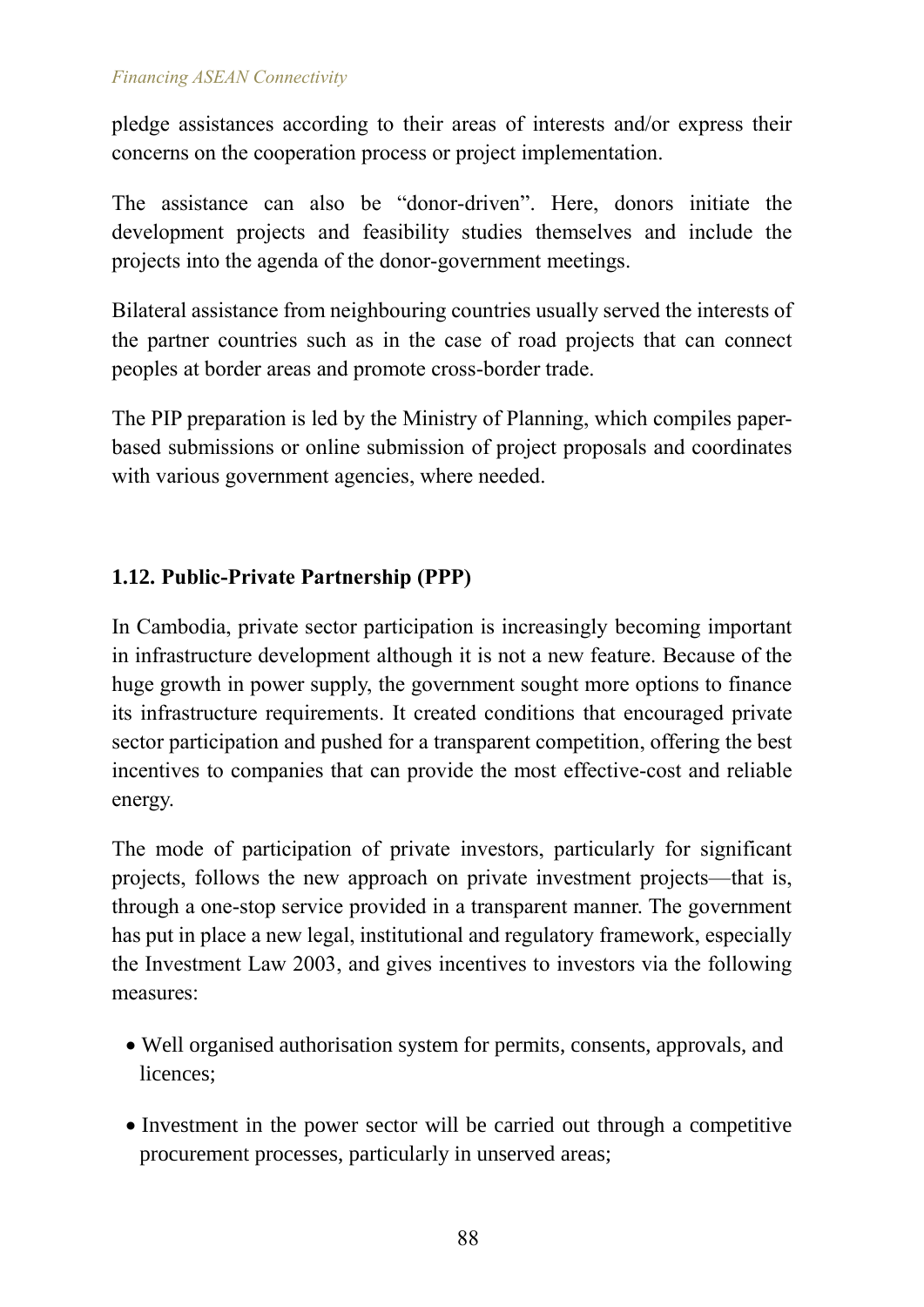- A purchasing mechanism that will minimise rural electrification enterprises' costs, especially in isolated areas; and provision of technical assistance and financial incentives to such private rural operators so as to improve their efficiency, quality service, and consumer coverage;
- Ability to realise fair rate-of-return on investment.

The Private Sector Forum, a bi-annual dialog between the government and the private sector, and consisting of seven working groups that include the infrastructure and energy group, has been organised precisely to encourage the private sector's participation in the energy sector.

The Public-Private Infrastructure Advisory Facility, a multi-donor technical assistance managed by the World Bank, also encourages private sector participation in the energy sector based on transparent competition. A subdecree on procurement was adopted for this purpose, to clarify the rules for private participation, and the roles and responsibilities of public sector, and to establish a transparent and efficient procurement process.

The adoption of the sub-decree can be traced as far back as the early 1990s, where small private operators were involved in the distribution of electricity. Realising that this approach can improve the country's overall infrastructure facilities, a sub-committee on Private Partnership in Infrastructure (PPI) was created as part of the overall organisational framework of the Private Sector Development Steering Committee in 2006 under the chairmanship of the Ministry of Economy and Finance. Following deliberations, a PPI policy paper was issued describing the PPI policy and its underlying principles; roles and responsibilities of various agencies of the government with respect to PPI projects; and process for identifying and implementing PPI projects. While the policy paper provided a framework and an excellent base for developing the PPP program, it has never been put into operation or adopted as a formal policy.

Notwithstanding this, PPP continues to be given emphasis under the country's economic development strategy. The current National Strategic Development Plan has clearly identified it as one of the key policy priorities. For Cambodia, PPP is an important method to augment the public sector infrastructure program, both in terms of financing as well as managerial and technical competencies. In the power and telecommunication sectors, private participation has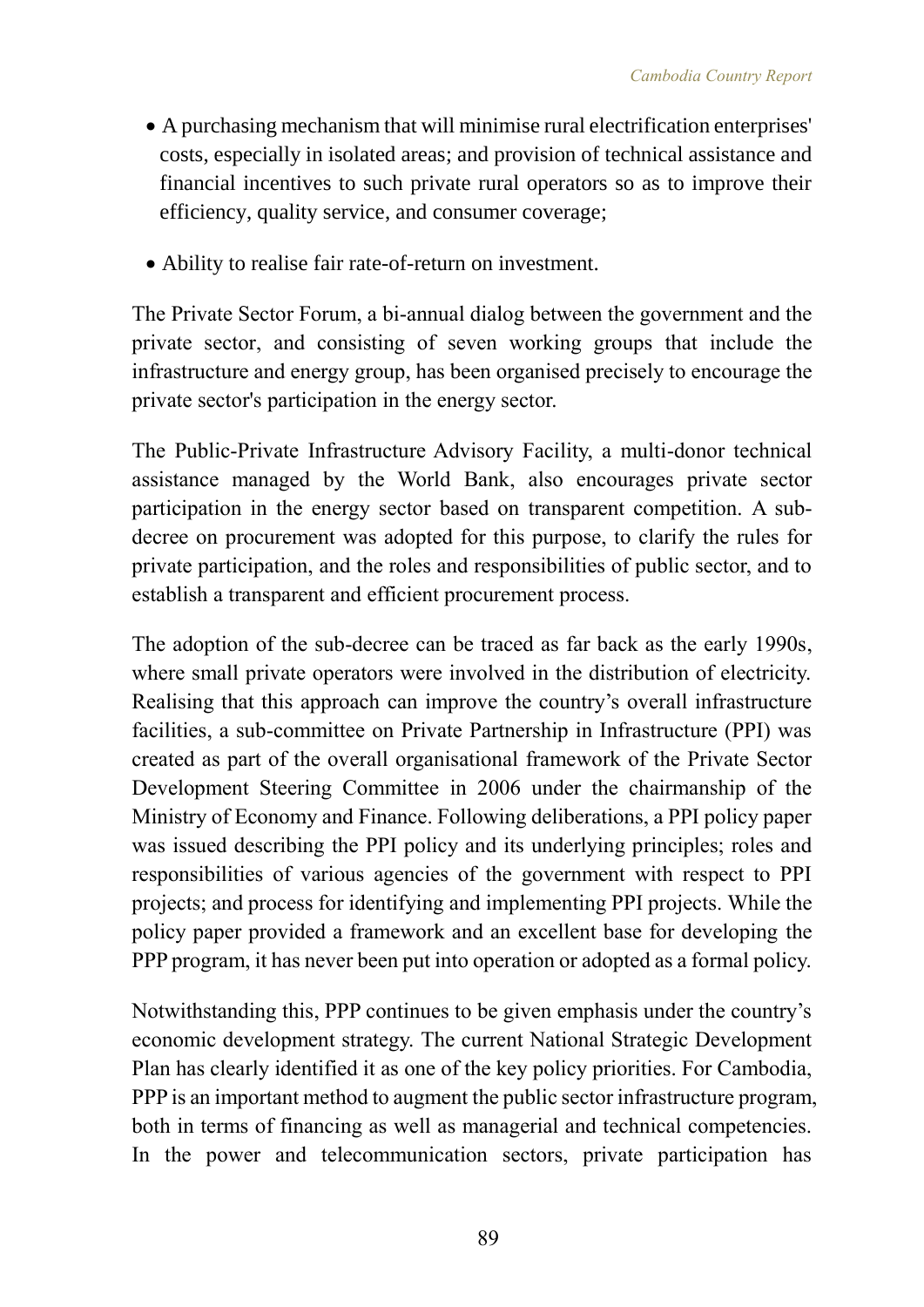contributed towards greater efficiency in project development and service delivery. This scenario is unlike the PPP strategy in more developed economies where PPP is seen as an alternative public procurement method. The rationale is obvious. With severely limited public financial resources, the option for the Cambodian government is not determining how projects should be funded but choosing between having the project and not having it at all.

In general, PPP in Cambodia is undertaken as an investment activity under a Qualified Investment Project (QIP)—i.e., an investment project for which a Final Registration Certificate has been issued by the Council for the Development of Cambodia pursuant to the Law on Investment. Public-private partnerships are contractual arrangement between the government and the private sector. Under such arrangements, the private sector agrees to provide infrastructure and related services in exchange for project revenues and government support. Government support will vary for each project, and can range from contingent government obligation guarantees for limited political risks, to direct fiscal offtake obligations under build-operate-transfer (BOT) contracts.

The private sector's participation in infrastructure development via PPP approach also falls under the purview of the Law on Concession (2007). The law lists the following sectors as eligible for concessions:

- 1) Power generation, transmission and distribution;
- 2) Road, bridges, rail, airport, seaport and canal transportation facilities;
- 3) Water supply and treatment;
- 4) Sewerage and drainage;
- 5) Irrigation and agriculture-related investment;
- 6) Solid waste management;
- 7) Health, education and sport facilities;
- 8) Oil and gas; and
- 9) Telecommunication facilities.

Projects that fall under the Law on Concession require approval from the Council of Ministers. The law also states that contracts should be signed within six months from the award date, and the successful bidder has to set up a local special purpose vehicle (SPV) to implement the project. While the necessary approval on technical aspects of project implementation need to be obtained from relevant government agencies, the focal point for project submission is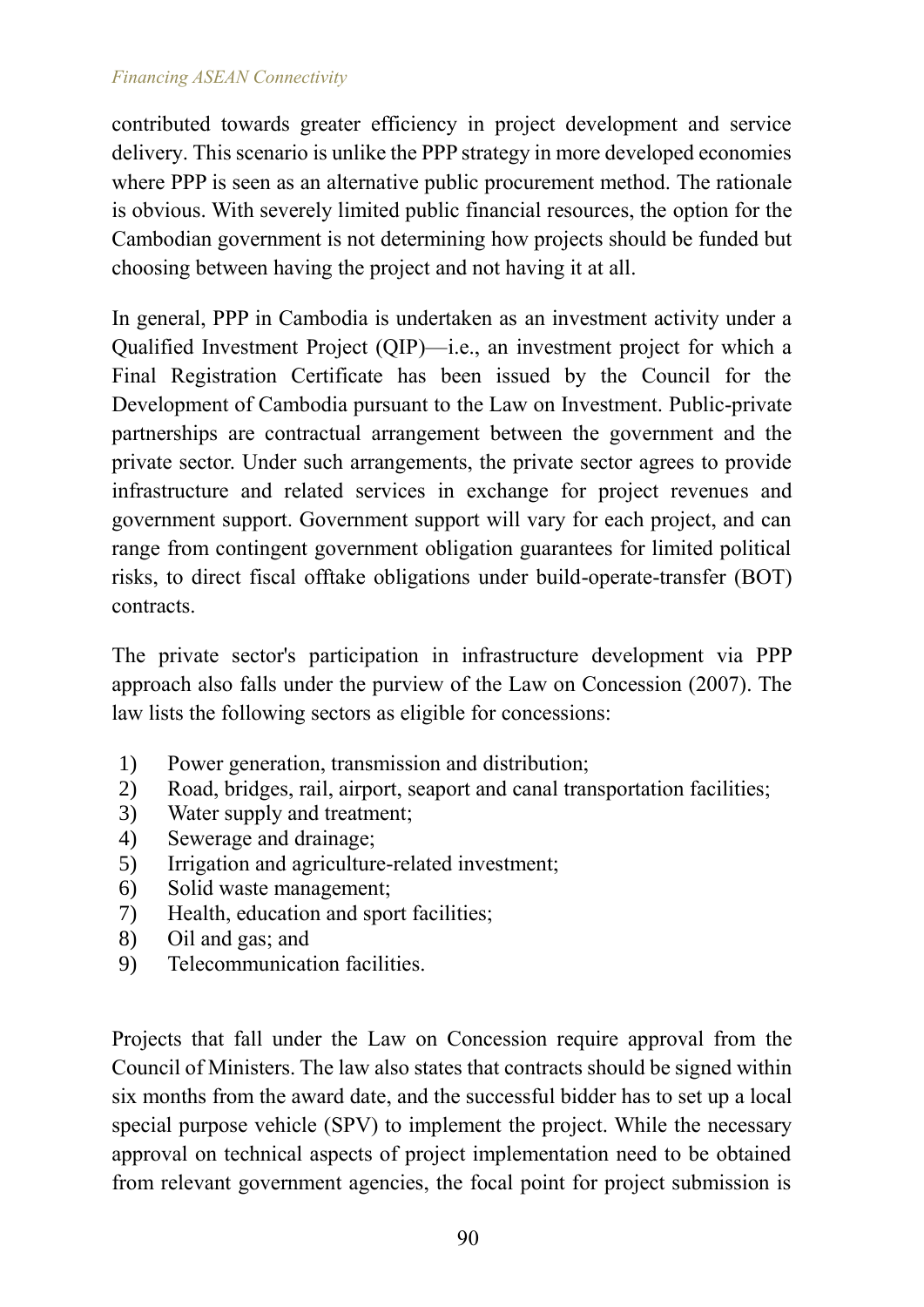The Council of Development for Cambodia (CDC). Apart from being the approving authority for fiscal incentives, the CDC is also responsible for reviewing submissions for concession, supervising project preparations and developing capacity within the public sector.

Although the Law on Concession was already enacted by the National Assembly in 2007, its enforcement is pending government's approval on a related draft sub-decree that contains details on how to operationalise such law. Meanwhile, PPP projects are being considered as ordinary private investments, and their approval process is based on prevailing Investment Law. In particular, those with capital expenditures of more than US\$50 million require approval from the Council of Ministers, while those between US\$2 million and US\$50 million have to obtain the approval of the CDC. For projects less than US\$2 million, approval is given by the Provincial-Municipal Investment Committee.

Despite the lack of a specific legal framework to support the PPP program in the past, the private sector's participation in infrastructure projects had been quite impressive. This goes to prove that the environment need not have to be completely ideal for the private sector to commit its resources. When there are clear directions on where the country is heading, investors would look at longterm prospects of a venture and may find that a less-than-perfect environment is actually the best time for entry. Hence, over the period 1990 to 2011, 30 PPP projects had been approved for implementation. The large increase occurred after 2006, following signs of a strong uptrend in economic growth (i.e., reaching 13.3% in 2005 from under-7 percent in 2002), political stability and continuing positive investment climate. PPP on energy accounted for 53 percent of the number of projects and 70 percent of the total investment value.

Most project contracts are mainly structured as Build-Operate-Transfer (BOT) arrangements. However, there are many other projects structured differently such as the Operations and Maintenance type or the Build-Operate-Own (BOO) scheme for small operators. So as to make the ventures attractive and financially viable to the private sector, power-sector IPP projects incorporate take-or-pay provisions while the transport sector includes an exclusivity clause in the concession agreement. Among telecommunications PPPs, projects are structured as joint ventures.

One interesting feature of Cambodia's PPP industry is the presence of a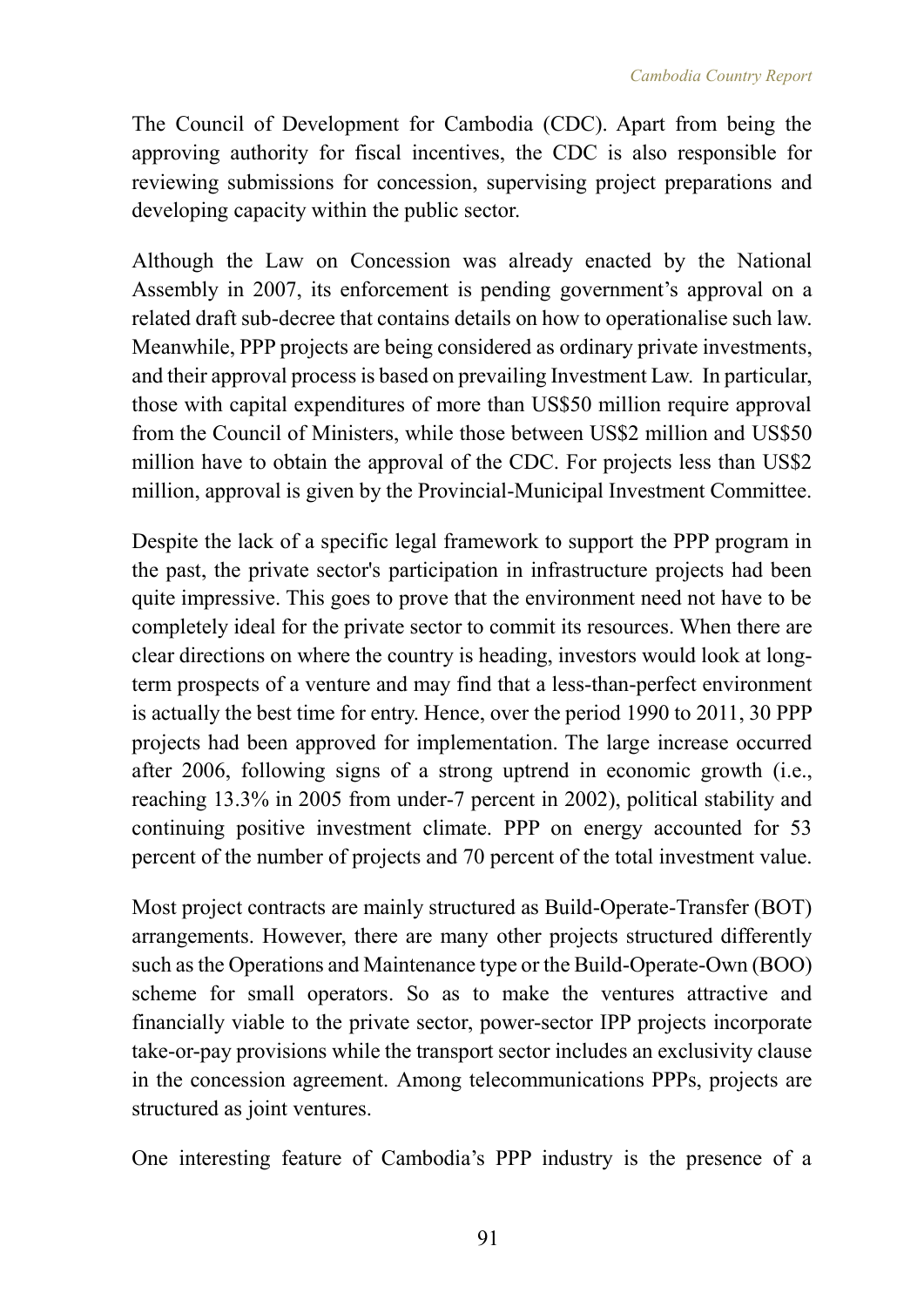significant number of small PPP operators. These small operators are concentrated in the power and water sectors. Those in the power sector are involved in the generation as well as distribution of power, providing electricity to areas not served by Electricite du Cambodge. They are licensed by provincial authorities.

In the water sector, private operators are licensed by the Ministry of Industry, Mining and Energy - Department of Portable Water Supply and operate under contracts structured as BOT, BOO, leases, or concessions.

Funding of PPP projects are mainly via foreign direct investment (FDI), owners' equity, and user charges and, in the case of small operators of electricity distributors, borrowings from family members. As indicated earlier in this paper, the local banking industry has limited capability to finance small infrastructure projects. Meanwhile, foreign banks operating in Cambodia are focusing their business on existing clients only.

At present, there is no centralised body to provide policy guidance, supervise, manage and promote PPP programs. All these are very much left to individual agencies responsible for specific infrastructure types. Furthermore, projects tend to be issued on a reactive, unsolicited and negotiated basis as this can speed up project execution. Given this situation, it is not clear how the value for money is optimised or, simply put, whether any considerations have been given to it.

However, when viewed from the perspective that PPP is an avenue to address infrastructure deficit in an environment of budgetary constraint, the achievement to date is laudable (See Table 2.11 for Ongoing Transport Sector Capital Investment Projects). This can be attributed to several factors. The first and foremost factor is the positive investment climate, which helped draw foreign investors to participate in the growth and development of the Cambodian economy, including committing their resources to infrastructure development. The country has taken bold steps to liberalise its economy since the mid-1990s and followed that with investment-friendly measures. These factors complemented Cambodia's existing fundamentals such as strategic location, untapped and underutilised manpower resources and political stability.

Second, there is the strong political commitment and support from the highest level of the government towards private participation in infrastructure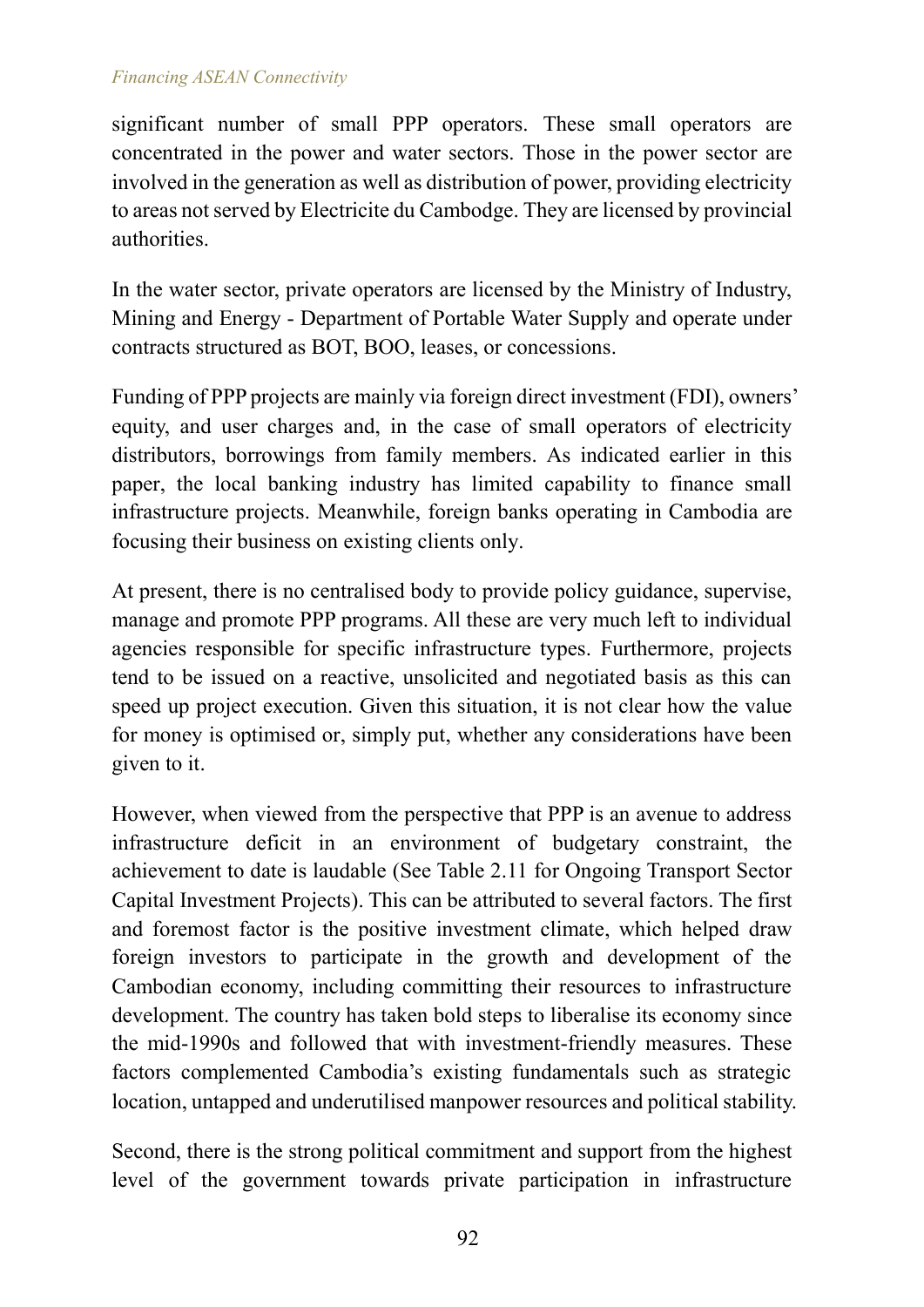development. This can be seen from the fact that important infrastructure projects are deliberated and approved at the Council of Ministers. Once the projects are agreed, the implementation is facilitated by CDC, which reports to the prime ministers.

Third, the untapped power resources and the huge potential demand are strongly attracting investors in the sense that risks on the offtake tend to be manageable. The willingness of the government to share the risk in the form of a take-or-pay provision also contributes towards a successful project execution.

Fourth, the country capitalises on efficiencies and shares the gains from such in terms of lower user charge. The telephony service is perhaps the best example on this. By using mobile phone technologies, investment costs in the telecommunications service are drastically reduced and subsequently make the service more affordable to the general public. On the other hand, one can imagine the implications if the country persists on expanding its fixed landline services. This requires huge financial outlay, but would likely not reach the penetration level seen today. In the case of electricity, tapping the hydro power resources and expanding the transmission network to areas currently served by inefficient private small operators will reduce the tariff substantially and thus, make PPP schemes acceptable to the general public.

Finally, multilateral agencies as well as international non-governmental organisations (NGOs) are willing to commit financial resources as project partners. This gives private corporations greater confidence to participate in infrastructure projects. For private companies, the knowledge they gain about the country from partners such as the ADB is extremely useful and, in fact, far superior than what can be provided by, say, ratings agencies.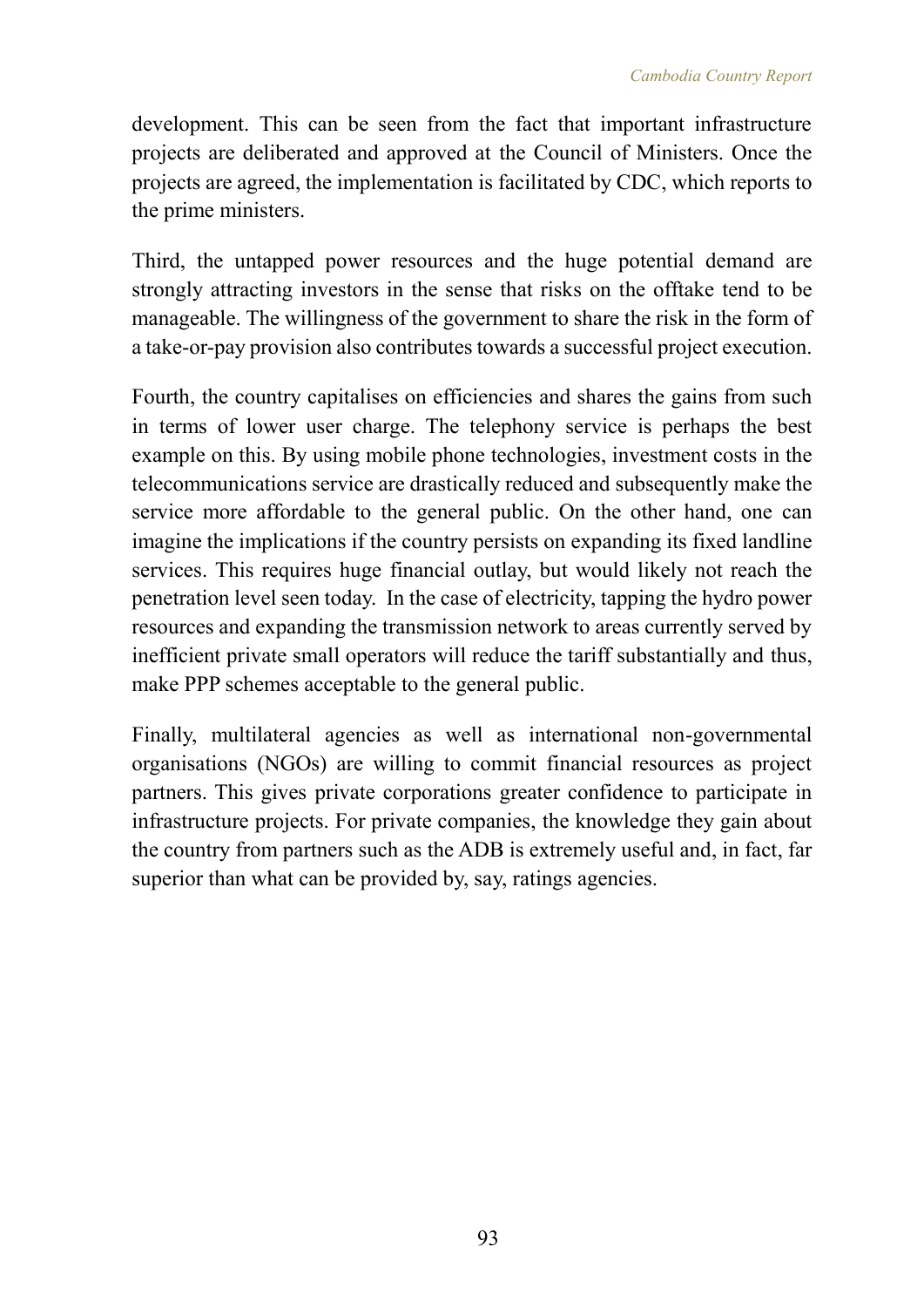| <b>Item</b>    | Development<br>Partner                 | Project                                               |      | <b>Date</b> | Amount<br>$(S \text{ mil.})$ |
|----------------|----------------------------------------|-------------------------------------------------------|------|-------------|------------------------------|
|                |                                        |                                                       | From | <b>To</b>   |                              |
| <b>Roads</b>   |                                        |                                                       |      |             |                              |
| 1              | Viet Nam                               | Improvement of NR78                                   | 2007 | 2009        | 25.8                         |
| $\overline{2}$ | <b>ROK</b>                             | Reconstruction of NR3                                 | 2008 | 2011        | 37                           |
| 3              | <b>JICA</b>                            | Improvement of NR1                                    | 2003 | 2012        | 68                           |
| 4              | <b>ADB</b><br>and<br><b>OPEC</b>       | GMS improvement of NR5 and NR6                        | 2005 | 2010        | 77.5                         |
| 5              | <b>PRC</b>                             | Rehabilitation of NR76                                | 2008 | 2012        | 52                           |
| 6              | <b>PRC</b>                             | Rehabilitation of NR62                                | 2009 | 2012        | 52.6                         |
| 7              | PRC                                    | Rehabilitation of NR57                                |      | 2012        | 42                           |
| 8              | World Bank                             | Provincial and Rural Infrastructure Project           | 2004 | 2009        | 16.6                         |
| 9              | Thailand                               | Rehabilitation of NR67                                | 2007 | 2010        | 32.5                         |
| 10             | <b>PRC</b>                             | Prek Tamak O Raing Ao-Anlung Chey<br>road             | 2007 | 2011        | 77.5                         |
| 11             | <b>ADB</b>                             | Southern Coastal Corridor Project                     | 2008 | 2012        | 18                           |
| 12             | ADB,<br>World<br><b>Bank Australia</b> | Road Asset Management Project                         | 2008 | 2013        | 58.8                         |
| 13             | <b>PRC</b>                             | Rehabilitation of NR62 and provincial<br>road No. 210 | 2008 | 2012        | 57                           |
| 14             | <b>PRC</b>                             | Reconstruction of NR78                                | 2008 | 2011        | 55                           |
| 15             | Kuwait                                 | Rehabilitation of Thmor Korl-Bavet-<br>Sampov Lun     | 2010 | 2012        | 58.8                         |
| 16             | <b>ADB</b>                             | Northwest Provincial Road Improvement<br>Project      | 2009 | 2012        | 33                           |
| 17             | <b>RGC</b>                             | Rehabilitation of NR68                                | 2009 | 2012        | 54                           |

# **Table 2.11: Ongoing Transport Sector Capital Investment Projects**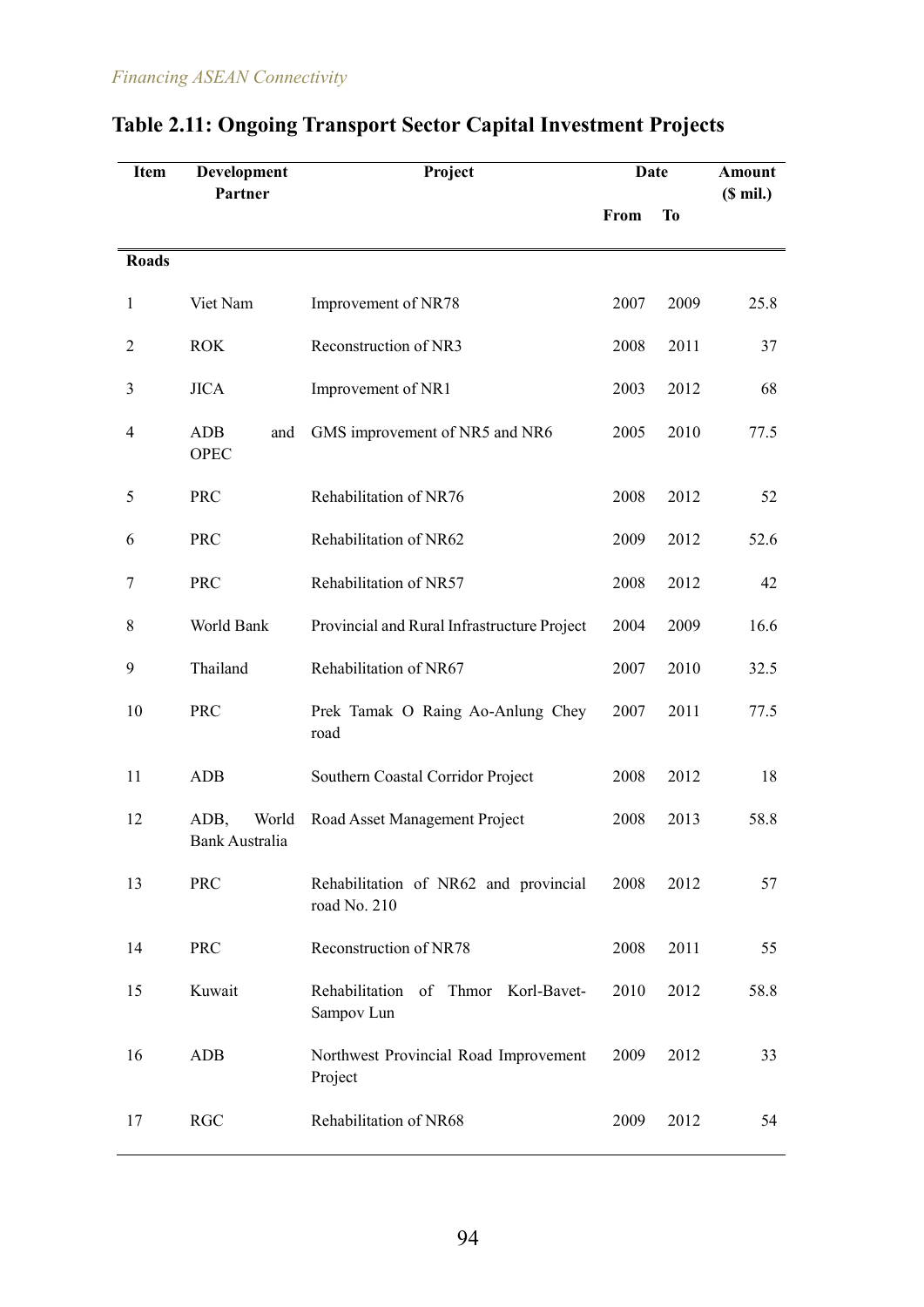| 18                    | <b>ROK</b>                     | NR31, NR33, and Provincial Road N117<br>Kampot            | 2009 | 2012 | 35   |
|-----------------------|--------------------------------|-----------------------------------------------------------|------|------|------|
| <b>Railways</b>       |                                |                                                           |      |      |      |
| $\mathbf{1}$          | ADB,<br>Malaysia,<br>OPEC, RGC | Rehabilitation of the railway in Cambodia                 | 2008 | 2010 | 73   |
| <b>Major Bridges</b>  |                                |                                                           |      |      |      |
| $\mathbf{1}$          | <b>JICA</b>                    | Construction of Neak Loeung Bridge                        | 2011 | 2015 | 134  |
| $\overline{2}$        | <b>PRC</b>                     | <b>Construction of Prek Tamak Bridge</b>                  | 2007 | 2010 | 43.5 |
| 3                     | Viet Nam                       | Construction of Chrey Thom Bridge                         | 2009 | 2011 | 22.7 |
| $\overline{4}$        | <b>PRC</b>                     | Construction of Prek Kdam Bridge                          | 2007 | 2010 | 29   |
| <b>Shipping Ports</b> |                                |                                                           |      |      |      |
| 1                     | <b>JICA</b>                    | Sihanoukville port duty free zone, Stage 1<br>and Stage 2 | 2006 | 2012 | 38   |
| $\overline{2}$        | <b>JICA</b>                    | Renovation of Sihanoukville Quay II                       | 2006 | 2009 | 40   |
| 3                     | <b>JICA</b>                    | Sihanoukville<br>east port for offshore<br>petroleum      | 2009 | 2015 | 67   |
| Other                 |                                |                                                           |      |      |      |
| $\mathbf{1}$          | <b>ROK</b>                     | Siem Reap sewage system                                   | 2009 | 2012 | 44   |
| $\overline{c}$        | <b>ADB</b>                     | <b>GMS</b><br>tourism<br>development<br>Mekong<br>project | 2006 | 2009 | 10   |

*Note:* ADB = Asian Development Bank, GMS = Greater Mekong Subregion, JICA = Japan International Cooperation Agency,  $NR =$  national road, OPEC = Organization of the Petroleum Exporting Countries, PRC = People's Republic of China, ROK = Republic of Korea, RGC = Royal Government of Cambodia.

*Source:* Ministry of Planning of Cambodia. 2009. Public Investment Programme: 3-Years-Rolling 2010–2012.

#### **1.13. Contribution from People and Community**

In Cambodia, ordinary citizens can finance infrastructure projects such as community roads, pagodas, schools, orphanages, health centres and other community assets without wholly using the government's budget. For instance,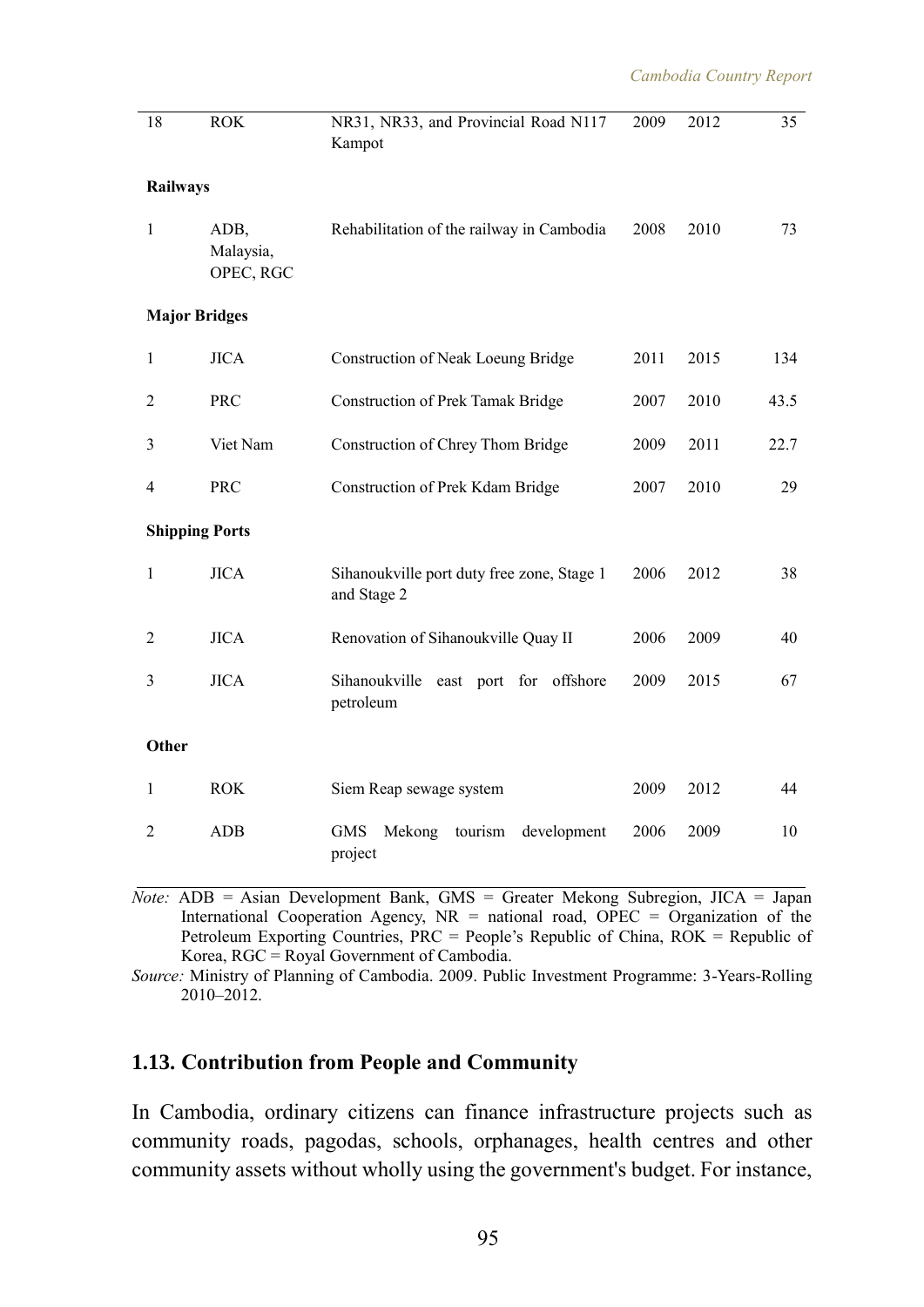50 percent of some of Phnom Penh municipality's urban roads along residential areas were financed by its own people, while the other 50 percent came from the government's budget.

## **1.14. Others Sources**

## *1.14.1. Domestic Banking Sector*

Cambodia has a two-tier banking system consisting of the Central Bank (National Bank of Cambodia); and privately owned commercial banks, specialised banks, microfinance institutions, and a number of NGOs involved in rural credit activities.

The key players in Cambodia's banking sector are the National Bank of Cambodia, 31 commercial banks (consisting of 22 locally incorporated banks and nine foreign bank branches), seven specialised banks including one state bank, two representative offices of foreign commercial banks, 32 microfinance institutions, and 29 NGOs involved in rural credit activities. By December 2011, banks had 1.27 million depositors and lent US\$4.07 billion to 294,533 borrowers. In addition, Micro Finance Institutions have US\$644 million lent to 1.14 million borrowers, and deposit collections of US\$116 million from 242,116 depositors (ABC, 2013).

The banking sector grew significantly in 2011. Total assets increased by 24.39 percent from the previous year, while credit grew by 33 percent, or US\$1.08 billion. This credit growth was a result of the 20-percent deposit growth (or US\$ 880 million) and 9.85-percent growth (or US\$112 million) in the capital base. The level of intermediation increased from 75 percent in 2010 to 83 percent in 2011. Total assets-to-GDP reached 63 percent in 2011, up from 56 percent in 2010. Total credits-to-GDP and total deposits-to-GDP increased from 28 percent to 34 percent; and from 37 percent to 41 percent, respectively, when compared to the previous year (ABC, 2013).

# *1.14.2. Capital Market*

Cambodia established the Security and Exchange Commission of Cambodia (SECC) to oversee its capital market. On 20 November 2006, the government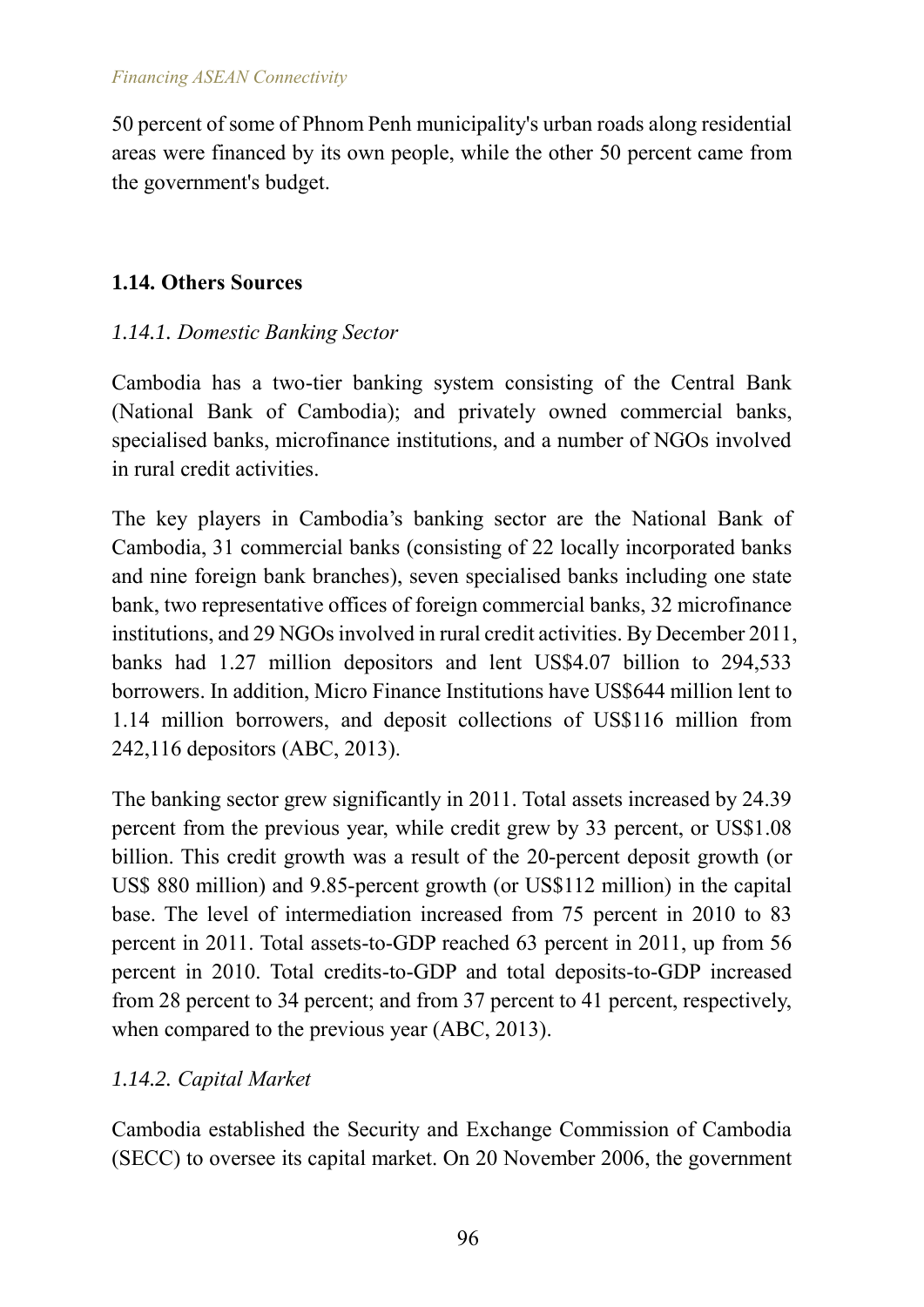(represented by the Ministry of Economy and Finance) and the Korea Exchange (KRX) signed a memorandum of understanding (MOU) on "The Development of the Securities Market in Cambodia". On 21 January 2008, the same parties signed another MOU on "The establishment of a Cambodia Securities Exchange in the Kingdom of Cambodia". Later, a joint venture agreement was made on 23 March 2009.

On 23 February 2010, Cambodia Security and Exchange (CSX) was registered as a public enterprise with the government holding the majority share. A year after, it received approval from SECC to operate as market operator, clearing and settlement facility, and depository operator. On 11 July 2011, CSX was inaugurated by Deputy Prime Minister Keat Chhon, Minister of Economy and Finance. [Phnom Penh Water Supply Authority](http://en.wikipedia.org/wiki/Phnom_Penh_Water_Supply_Authority) became the first domestically listed company on the CSX on 18 April 2012.

At present, the stock exchange in Cambodia is not active due to various issues: Domestic companies hesitate to reveal their financial information; unfavourable rules and regulations exist; potential investors have limited understanding and appreciation of the capital market, etc.

# *1.14.3. Pension Fund*

Cambodia's pension fund remains small due to members' low salary. The fund was prescribed by the Law on Social Security Schemes for Persons as defined in the Labour Law and is managed by the National Social Security Fund (NSSF). At present, this fund is not used for investment purposes but rather deposited in a bank. In the future, it can be used to finance PPP projects.

# **Issues and Challenges in Infrastructure Development**

Infrastructure development in Cambodia faces many challenges:

1) *Lack of Resources.* The government's 2013 budget is only about US\$3.1 billion. Because of both the low budget and lack of external financing, infrastructure development is slow in meeting the needs of the people.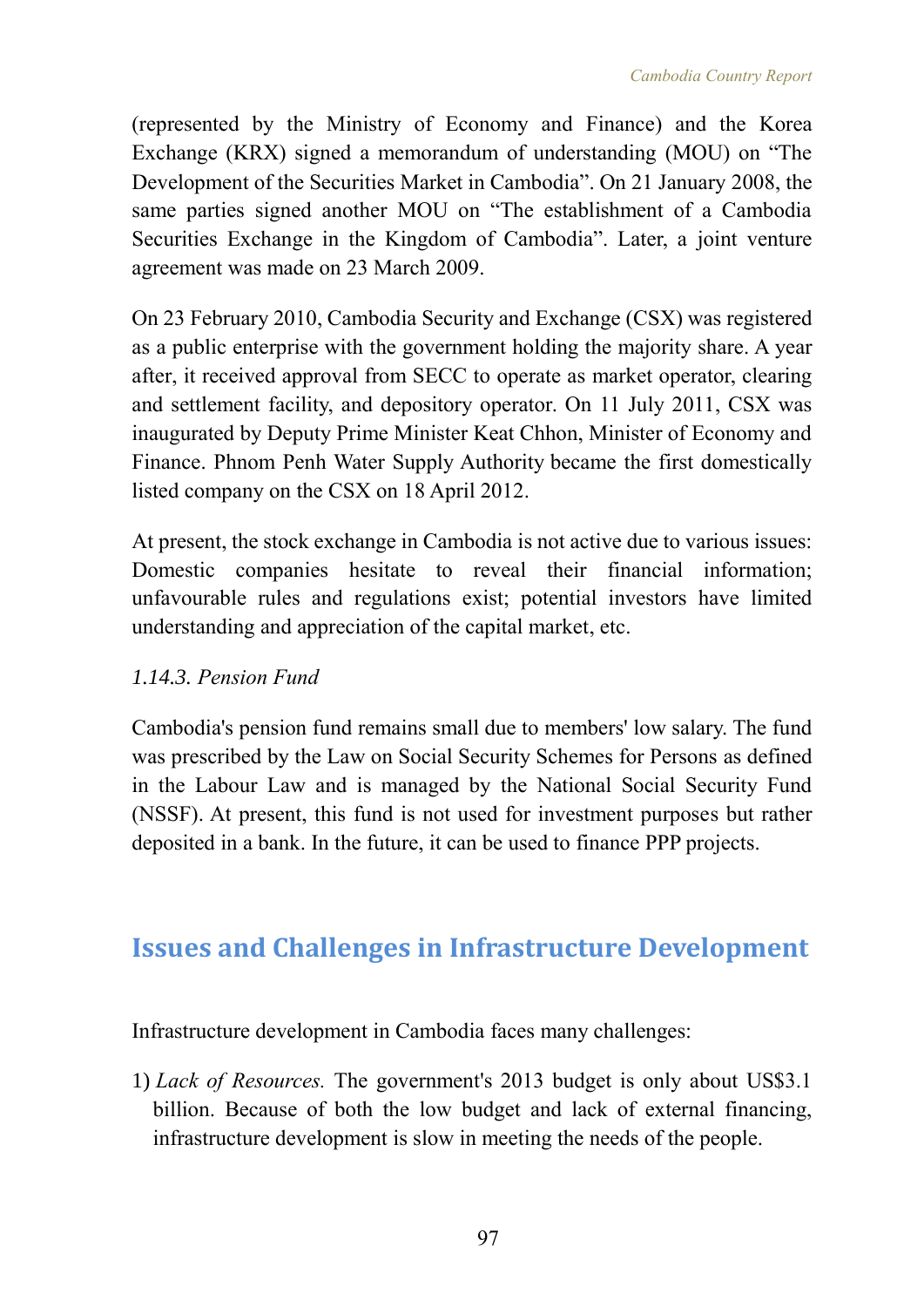- 2) *Credibility of the Projects.* Most infrastructure projects proceeded despite the poor-quality assessment and feasibility studies, and lack of transparency. In many cases, the project appraisals were done without environment impact assessments and the people's participation. Some of the people were displaced but were not properly compensated or offered resettlement options, thus bringing about numerous protests.
- 3) *Sustainability of the Projects.* In Cambodia, while project implementation proved to be a success, its sustainability remains a problem. Most infrastructure projects had poor risk management and were not maintained after project completion. Roads and highways eroded quickly due to the overweight transport vehicles and lack of regular maintenance work.
- 4) *Urban Bias and Regional Gaps.* Since infrastructure investment is heavily focused on urban areas, rural and remote areas are left behind. Such is an example of how a combination of limited resources and poor infrastructure planning impacts rural welfare. For instance, those in rural and remote areas pay double or even triple the price of electricity in the urban areas. Coastal areas, too, still lack roads and other related infrastructure, and hence were left behind in terms of development.
- 5) *PPP vs Public Goods.* Most Cambodians are still unclear on the benefits of private investment in projects that serve as public goods. They still hold on to the belief that the government should not let the private sector take over projects that serve the public's interest such as highways, airports, and other BOT projects as these would allegedly bring about higher user costs and negatively impact their livelihood.

# **Conclusions**

Physical infrastructure is important in realising both sustainable economic growth and poverty reduction. Though there have been progress for the past 20 years, Cambodia's infrastructure is still in a poor state, which is seen as a major barrier to economic development. The need for better infrastructure and energy to meet the country's demand is very huge and requires substantial investment that may be beyond the government's financing capacity.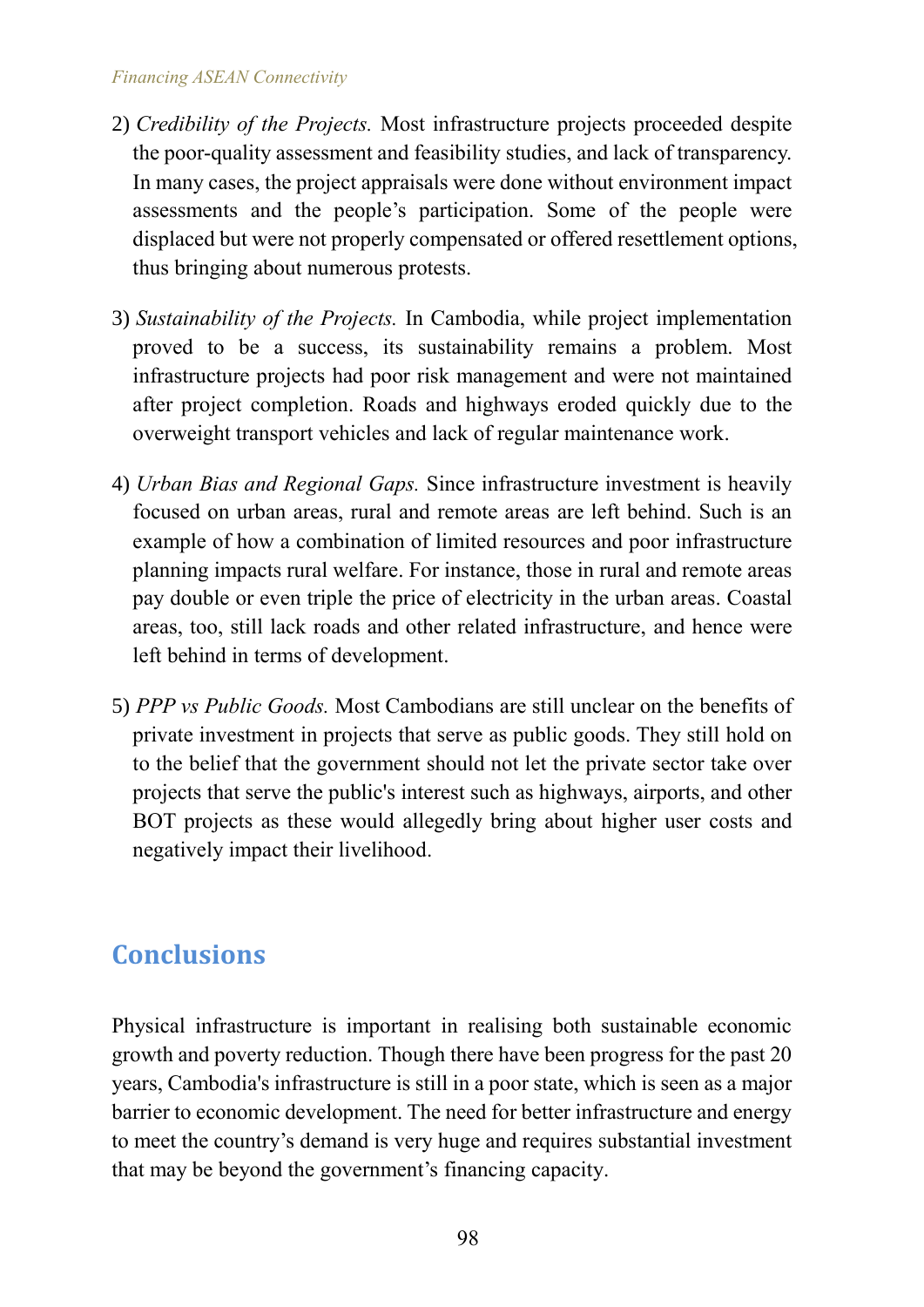Private-Public Participation (PPP) can be one of the best solutions to developing infrastructure given that the country is in dire need of huge investments.

At present, financing the development of infrastructure and other projects through PPP has been initiated and implemented but is still in its early stage. There remains many preliminary work needed such as setting up the institutional and legal framework and ascertaining that the human resource development are done properly, before both the private sector and the public in general can maximise the benefits from PPPs.

# **Recommendations**

1) The government agency or unit responsible for preparing and managing PPP projects should be established in one of the following institutions:

- Ministry of Planning
- Ministry of Economy and Finance
- Council for Development of Cambodia (CDC)
- Office of Council of Ministers (directly under the prime minister).

2) Public-Private Partnerships should be encouraged as these could benefit both the government and the private sector.

3) Areas of focus in infrastructure development through PPPs should include:

- Maintenance and upgrade of infrastructure
- Public consultation and awareness survey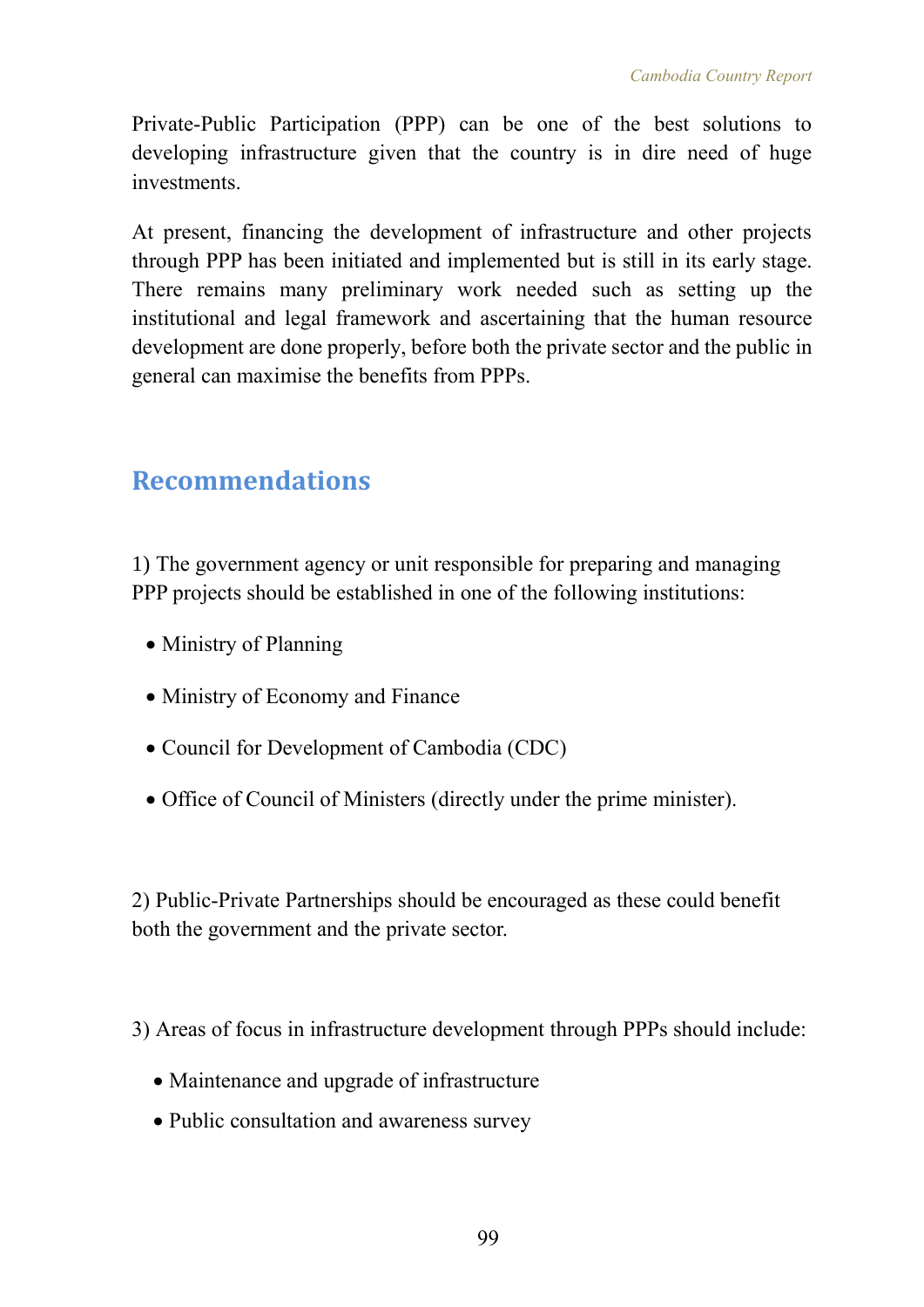- Resettlement Action Plan (RAP) and Initial Environmental Impact Assessment (IEIA)
- Land issues and de-mining
- Explore additional and innovative methods of financing infrastructure maintenance and development
- Enhance the capability and competency of officers and personnel in agencies that are responsible for overseeing the physical infrastructure projects as well as ascertain that the size of the manpower is adequate.
- Improve regional cooperation and integration
- Formulate and implement a long-term transport and logistic infrastructure development plan with growth poles across the country.

# **References**

- Asian Development Bank [ADB] (2009), 'Sector Assistance Program Evaluation on Transport Sector In Cambodia—Focusing On Results'. Asian Development Bank Evaluation Study.
- Asian Development Bank [ADB] (2011), *Transport Sector Assessment, Strategy, and Road Map*. Asian Development Bank, September 2011.
- Asian Development Bank [ADB] (2014), *Asian Development Outlook 2014 Update*. Manila, at [http://www.adb.org/countries/cambodia/economy.](http://www.adb.org/countries/cambodia/economy)
- Asian Development Bank [ADB] (2014), 'Economy'. At [http://www.adb.org/countries/cambodia/economy.](http://www.adb.org/countries/cambodia/economy) Information sourced from *Asian Development Outlook 2014 Update*. Manila.
- Association of Banks in Cambodia [ABC] (2013), [http://www.abc.org.kh/abcorg/content/banking-environment.](http://www.abc.org.kh/abcorg/content/banking-environment) Accessed on 28 July 2013.
- Chap, Sotharith, Chheang Vannarith, Inn Tong Ung, and Chhorn Sotheara (2011), 'ERIA Study to Further Improve the ASEAN Economic Community (AEC) Scorecard: Cambodia Country Study'. Jakarta: ERIA.
- Council for Development of Cambodia [CDC] (n.d.), at [http://www.cambodiainvestment.gov.kh/investors](http://www.cambodiainvestment.gov.kh/investors-information/infrastructure/sea-port.html)[information/infrastructure/sea-port.html.](http://www.cambodiainvestment.gov.kh/investors-information/infrastructure/sea-port.html) Accessed on 1 March 2013.
- DAP News (2013), 'Cargo in Phnom Penh Port Increased 25% in 1<sup>st</sup> Quarter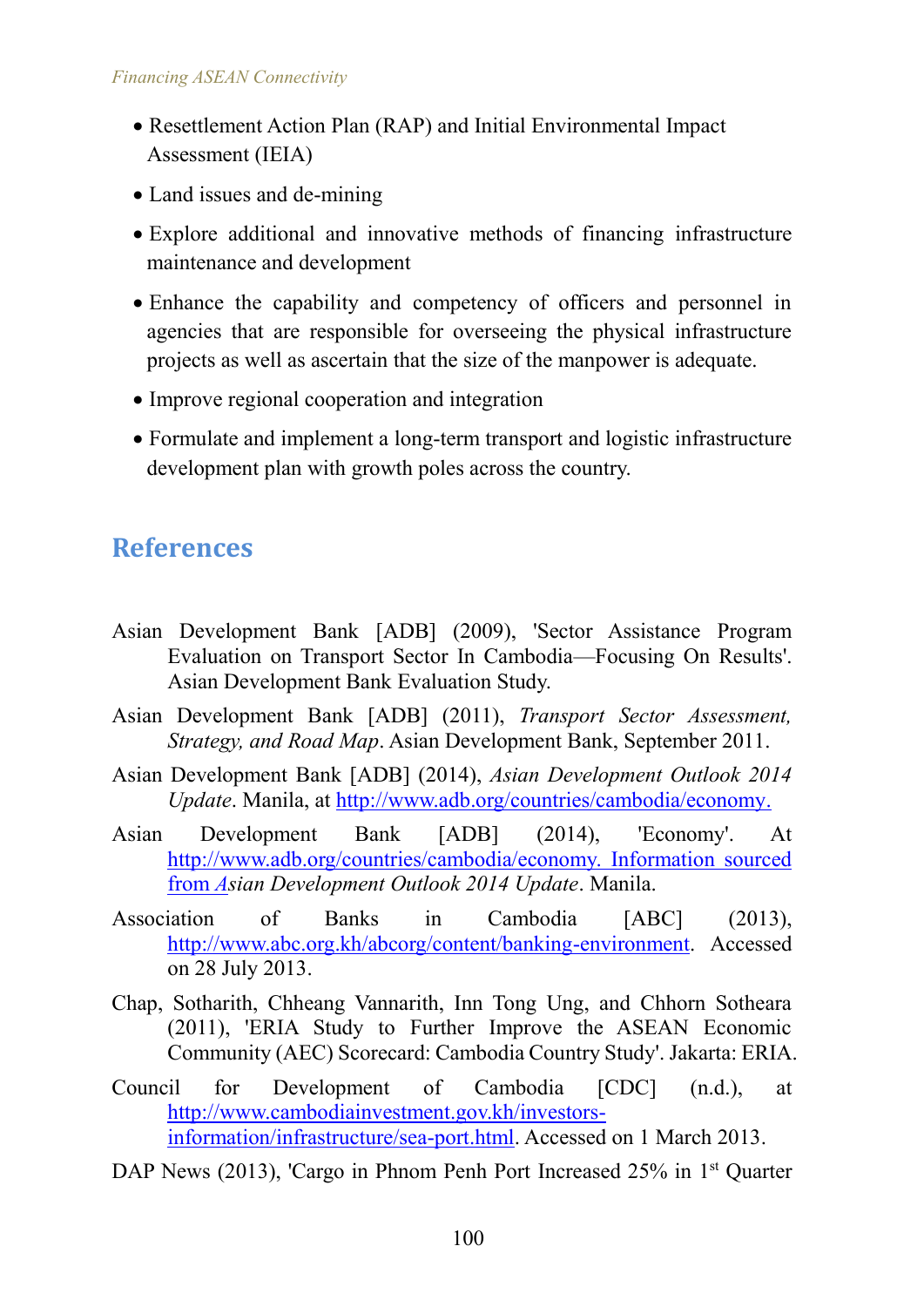2013', from [http://www.dap-news.com.](http://www.dap-news.com/) Dated 11 April 2013.

- Infrastructure and Regional Integration Technical Working Group [IRITWG] (2009), *Overview on Transport Infrastructure Sectors in the Kingdom of Cambodia.* Infrastructure and Regional Integration Technical Working Group, IRITWG, JICA.
- Infrastructure and Regional Integration Technical Working Group [IRITWG] (2010), *Overview on Transport Infrastructure Sectors in the Kingdom of Cambodia*. Infrastructure and Regional Integration Technical Working Group, IRITWG, JICA.Japan International Cooperation Agency [JICA] (2002), 'Country Study for Japan's Official Development Assistance to the Kingdom of Cambodia'. Japan.
- Kaosa-ard, Mingsarn (2006), 'Tourism: Blessings for All?', *Journal of GMS Development Studies* (3)1, p. 3.
- Kemp, Simon (2012), 'Social, Digital and Mobile in Cambodia'. [http://wearesocial.sg/blog/2012/10/social-digital-mobile-cambodia-oct-](http://wearesocial.sg/blog/2012/10/social-digital-mobile-cambodia-oct-2012/)[2012/.](http://wearesocial.sg/blog/2012/10/social-digital-mobile-cambodia-oct-2012/)
- Millward, Steven (2012)*, '*Cambodia Generates a Quarter of All Web Traffic on Mobiles.' October 30, 2012 from Techinasia website. [http://www.techinasia.com/cambodia-internet-users-mobile-web-2012/.](http://www.techinasia.com/cambodia-internet-users-mobile-web-2012/) (Accessed on 16 July 2013).
- National Institute of Statistics (2011), *Cambodia National Statistics Year Book 2011*.
- Phnom Penh Post (2013), 'Sihanoukville Port Volume Increases 15 Per Cent', 24 April 2013. From [http://www.phnompenhpost.com/2013042465191/Business/sihanoukvil](http://www.phnompenhpost.com/2013042465191/Business/sihanoukville-port-volume-increases-15-per-cent.html) [le-port-volume-increases-15-per-cent.html.](http://www.phnompenhpost.com/2013042465191/Business/sihanoukville-port-volume-increases-15-per-cent.html)
- Royal Government of Cambodia (2008), *Rectangular Strategy for Growth, Employment Equity and Efficiency Phase II*.
- Royal Government of Cambodia (2010), 'National Strategic Development Plan, NSDP 2009-2013'.
- Royal Government of Cambodia (2012), *Public Investment Programme (2013- 2015)*.
- Royal Government of Cambodia (2013),'Report on Work Progress of Royal Government of Cambodia for 2012'*.*
- World Bank (2007), 'Sharing Growth: Equity and Development in Cambodia'. Report No. 39809-KH at [http://siteresources.worldbank.org/INTCAMBODIA/Resources/293755](http://siteresources.worldbank.org/INTCAMBODIA/Resources/293755-1181597206916/E&D_Full-Report.pdf) [-1181597206916/E&D\\_Full-Report.pdf.](http://siteresources.worldbank.org/INTCAMBODIA/Resources/293755-1181597206916/E&D_Full-Report.pdf)Xinhua (2011),